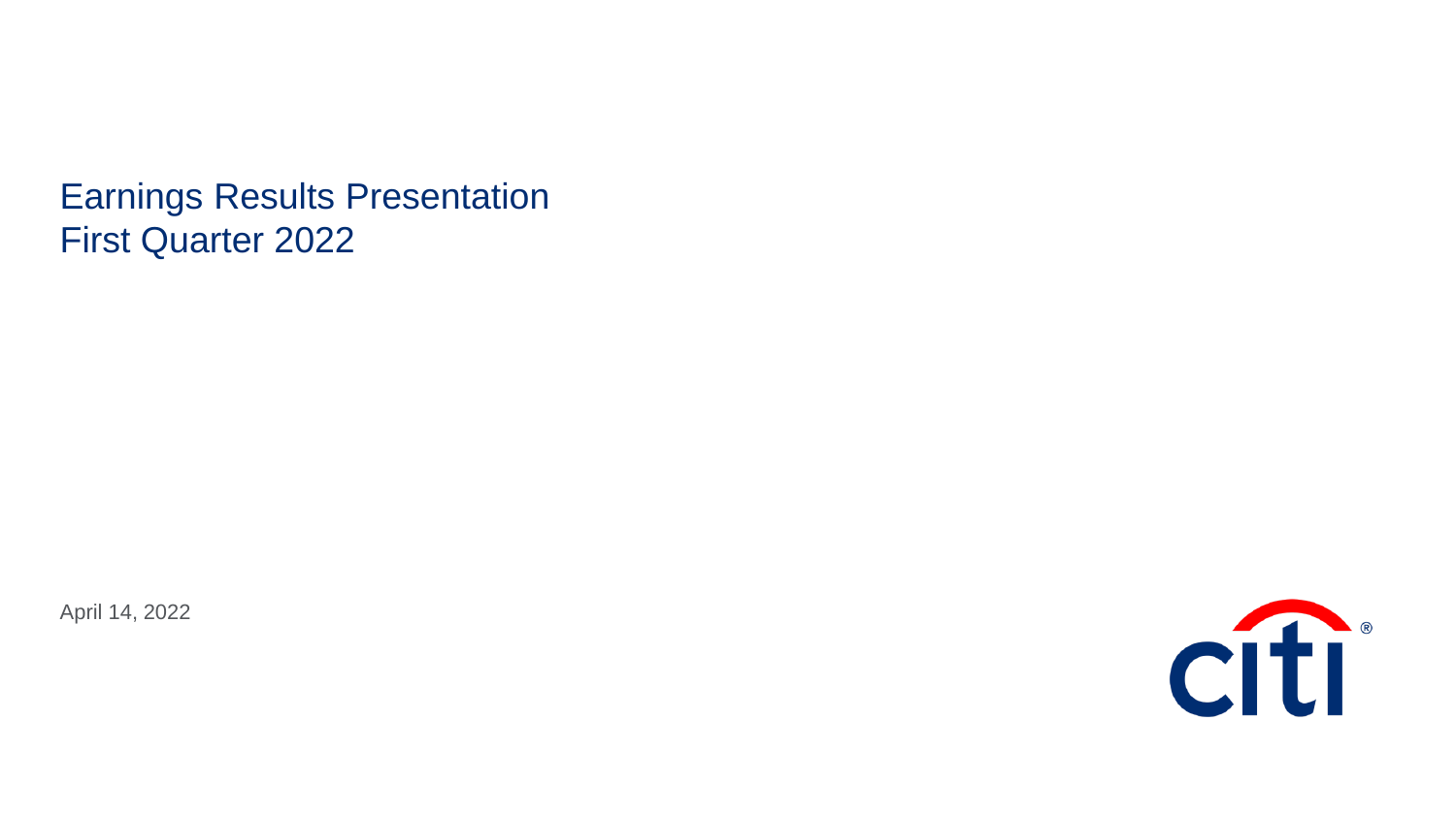# Progress Against Priorities in 1Q22

| <b>Transformation</b>                                                                                                                                                                                                                                                                                                                                                                                                  | <b>Strategic Execution</b>                                                                                                                                                                                                                                                                                                                                                                                                                                                                                                                          | <b>Culture and Talent</b>                                                                                                                                                                                                                                                                                                                                                                                                                                                                                                                                                         |
|------------------------------------------------------------------------------------------------------------------------------------------------------------------------------------------------------------------------------------------------------------------------------------------------------------------------------------------------------------------------------------------------------------------------|-----------------------------------------------------------------------------------------------------------------------------------------------------------------------------------------------------------------------------------------------------------------------------------------------------------------------------------------------------------------------------------------------------------------------------------------------------------------------------------------------------------------------------------------------------|-----------------------------------------------------------------------------------------------------------------------------------------------------------------------------------------------------------------------------------------------------------------------------------------------------------------------------------------------------------------------------------------------------------------------------------------------------------------------------------------------------------------------------------------------------------------------------------|
| Incorporated regulatory feedback into plans<br>Over 5,000 non-technology employees and a<br>further 4,000 technology employees<br>dedicated to Transformation<br>2022 deliverables focused on design,<br>enhanced governance and policies, and<br>implementation of compensating measures<br>All major programs -- risk and controls, data,<br>finance and compliance -- are executing on<br>2022 program deliverables | Announced 13 Asia & EMEA consumer exits<br>and Mexico consumer, small business &<br>middle market banking<br>Signed deals for 9 consumer businesses<br>to-date: Australia, Indonesia, Malaysia,<br>Philippines, Thailand, Taiwan, Vietnam,<br>India and Bahrain<br>Winding down of Korea consumer<br>business<br>Processes underway for remaining<br>markets<br>Delivered strong revenue growth in Services<br>Delivered strong Markets revenue<br>performance<br>Continued strong card spend volume and new<br>acquisitions in US Personal Banking | Enhanced culture of accountability<br>Changed compensation plans to be more<br>$\checkmark$<br>aligned with shareholders<br>Refreshing and augmenting with external<br>$\checkmark$<br>talent<br>Moving leadership across businesses to<br>$\checkmark$<br>promote collaboration and challenge status<br>quo<br>Met our diversity representation goals;<br>$\checkmark$<br>working to launch new goals later this year<br>Released initial baseline emissions and 2030<br>$\checkmark$<br>targets for our Energy and Power loan<br>portfolio as part of our initial net zero plan |
|                                                                                                                                                                                                                                                                                                                                                                                                                        | <b>Safety and Soundness</b>                                                                                                                                                                                                                                                                                                                                                                                                                                                                                                                         |                                                                                                                                                                                                                                                                                                                                                                                                                                                                                                                                                                                   |
|                                                                                                                                                                                                                                                                                                                                                                                                                        |                                                                                                                                                                                                                                                                                                                                                                                                                                                                                                                                                     |                                                                                                                                                                                                                                                                                                                                                                                                                                                                                                                                                                                   |
|                                                                                                                                                                                                                                                                                                                                                                                                                        | <b>Executing with Excellence Across All Priorities to Unlock the Value of Citi</b>                                                                                                                                                                                                                                                                                                                                                                                                                                                                  |                                                                                                                                                                                                                                                                                                                                                                                                                                                                                                                                                                                   |

**Drive Revenue Growth**

**Disciplined Expense Management** 

**Improve Returns Over the Medium Term**

**Maintain Robust Capital & Liquidity**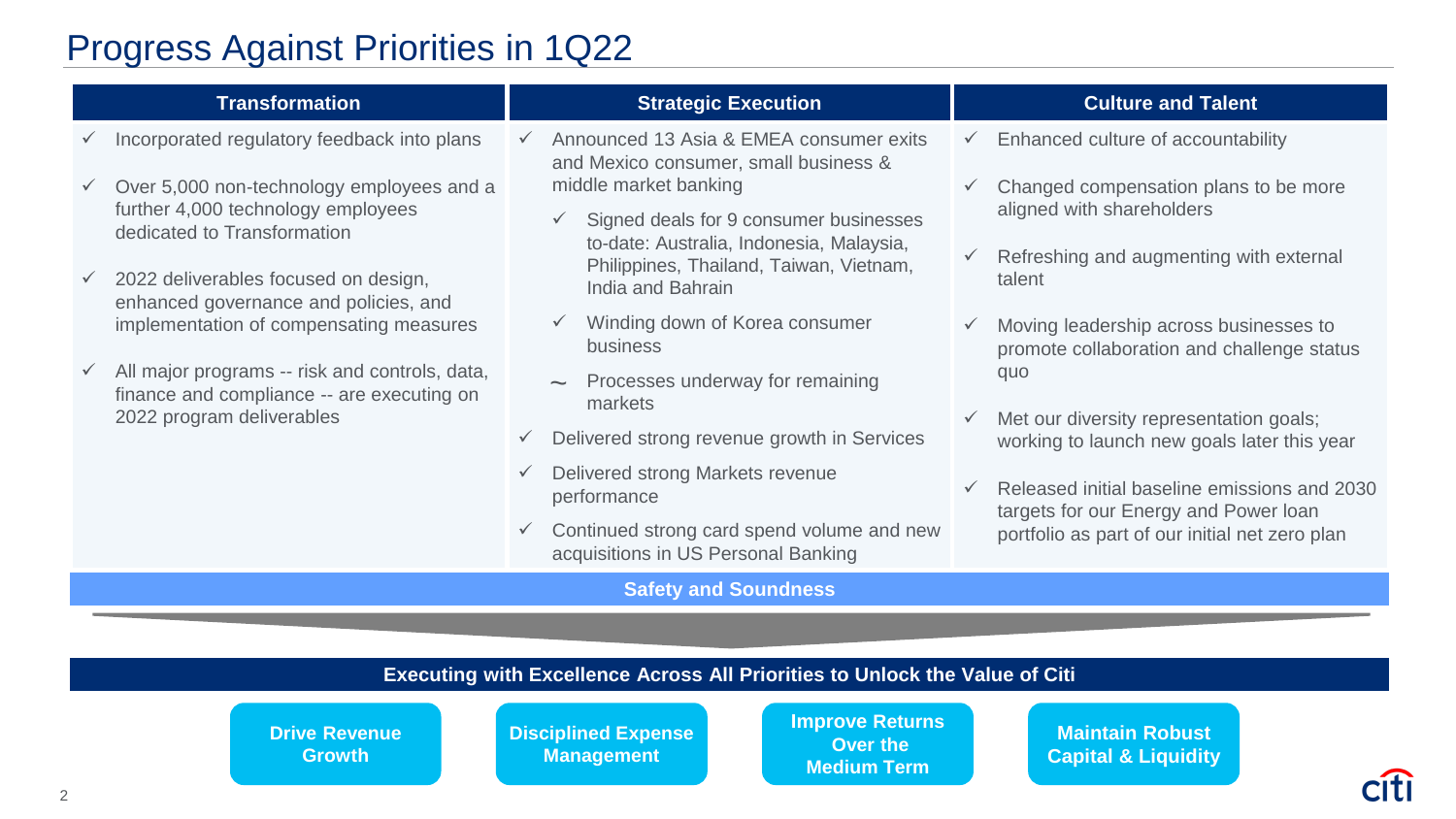# First Quarter Results Snapshot

|          | <b>Revenues</b>      | <b>Net Income</b> |                              |          | <b>EPS</b>                                   |
|----------|----------------------|-------------------|------------------------------|----------|----------------------------------------------|
| 1Q22     | \$19.2 billion       | <b>1Q22</b>       | \$4.3 billion                | 1Q22     | \$2.02                                       |
| vs. 1Q21 | $(2)\%$              | vs. 1Q21          | (46)%                        | vs. 1Q21 | (44)%                                        |
|          | RoTCE <sup>(1)</sup> |                   | <b>CET1 Capital Ratio(2)</b> |          |                                              |
|          |                      |                   |                              |          | Tangible Book Value Per Share <sup>(3)</sup> |
| 1Q22     | 10.5%                | 1Q22              | 11.4%                        | 1Q22     | \$79.03                                      |

#### **First Quarter Key Highlights**

- **Continued strong client engagement across ICG**
- **TTS revenue up 18% YoY, driven by rates, higher deposits and strong fee growth**
- **Securities Services up 6% YoY, driven by higher rates and assets under custody**
- **Continued momentum in Branded Cards, with spend volume up 24% and average loans up 7% YoY**
- **Solid growth in Global Wealth Management underlying drivers, with client assets(4) up 4%, average loans up 5% and average deposits up 14% YoY**

• **Relatively strong Markets revenue, with particular strength in FX, Commodities and Equity Derivatives** • **Returned ~\$4 billion in capital to common shareholders in 1Q22**

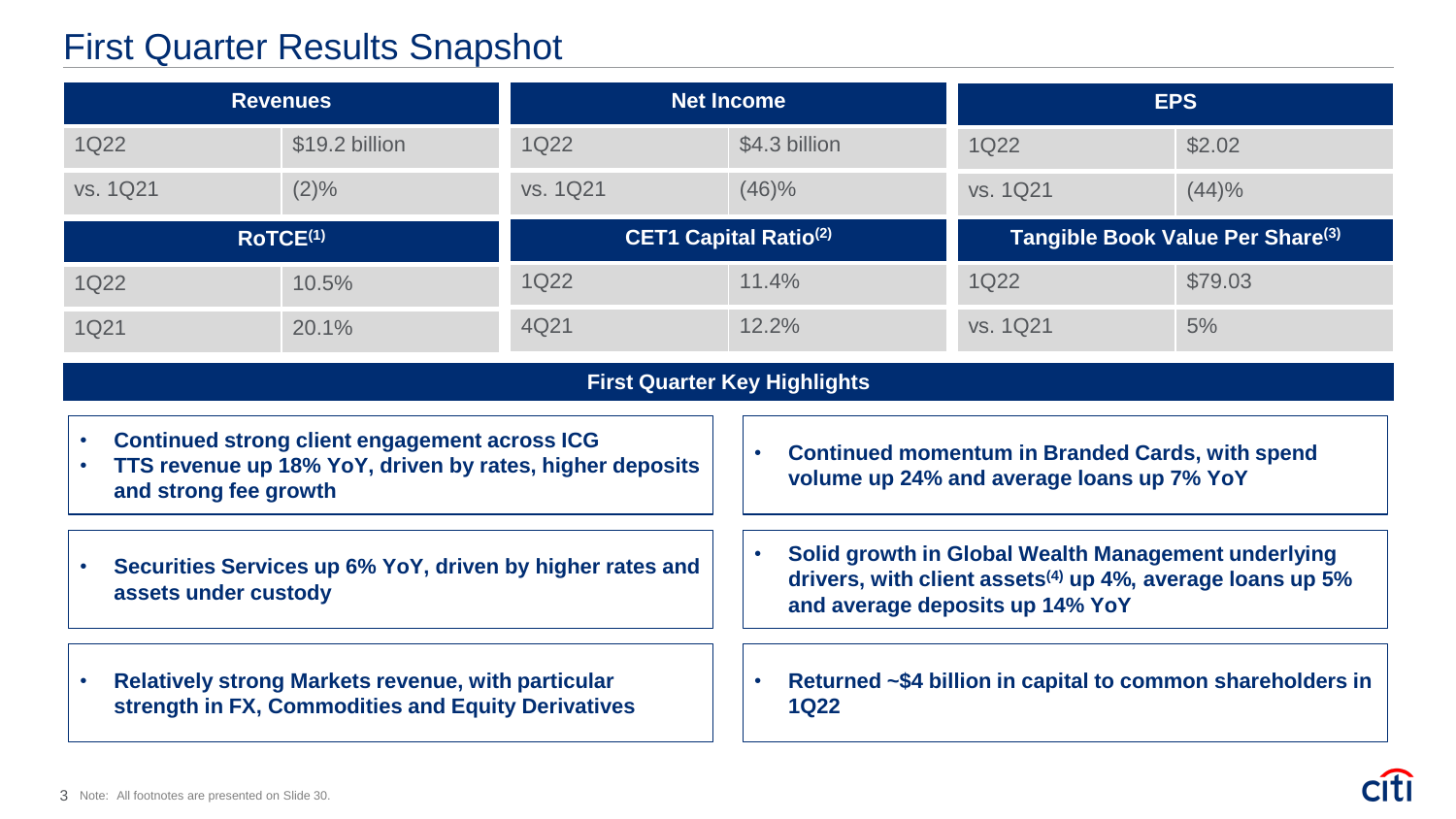# Financial Results Overview

| <b>Financial Results</b>                                |                           |             |             |
|---------------------------------------------------------|---------------------------|-------------|-------------|
| (\$ in MM, except EPS)                                  | <b>1Q22</b>               | % ∆ vs 4Q21 | % ∆ vs 1Q21 |
| <b>Net Interest Income</b>                              | \$10,871                  | 0%          | 3%          |
| <b>Non-Interest Revenue</b>                             | 8,315                     | 34%         | (9)%        |
| <b>Total Revenues</b>                                   | (19, 186)                 | 13%         | (2)%        |
| <b>Expenses</b>                                         | 13,165                    | (3)%        | 15%         |
| <b>NCLs</b>                                             | 872                       | 1%          | (50)%       |
| ACL Build (Release) and Other Provisions <sup>(1)</sup> | (117)                     | 91%         | 97%         |
| <b>Credit Costs</b>                                     | 755                       | <b>NM</b>   | <b>NM</b>   |
| <b>EBT</b>                                              | 5,266                     | 33%         | (49)%       |
| <b>Income Taxes</b>                                     | 941                       | 22%         | $(60)$ %    |
| <b>Net Income</b>                                       | (4,306)                   | 36%         | (46)%       |
| Net Income to Common <sup>(2)</sup>                     | 4,027                     | 37%         | (47)%       |
| <b>Diluted EPS</b>                                      | \$2.02                    | 38%         | (44)%       |
| <b>Efficiency Ratio</b>                                 | 69%                       | (11)%       | 11%         |
| <b>ROE</b>                                              | 9.0%                      |             |             |
| ROICE <sup>(3)</sup>                                    | $\langle$ 10.5% $\rangle$ |             |             |

### **Financial Overview Highlights**

- **Revenues**  Down 2% YoY, as strength in NII, driven by Services and PBWM was more than offset by lower non-interest revenue across businesses
- **Expenses** Up 15% YoY; up 10% YoY, excluding Asia divestiture related costs<sup>(4)</sup>, driven by transformation, business-led investments, and higher volume-related expenses, partially offset by productivity savings
- **Credit Costs** were \$755 million, as net credit losses were partially offset by a modest net ACL release
- **Net Income**  Down 46% YoY, compared to a strong 1Q21, primarily driven by lower ACL releases, higher expenses and lower revenues
- **RoTCE** was ~11%; ~12%, excluding Asia divestiture related impacts<sup>(5)</sup>



#### **Revenues by Segment and Corporate / Other (\$ in B)**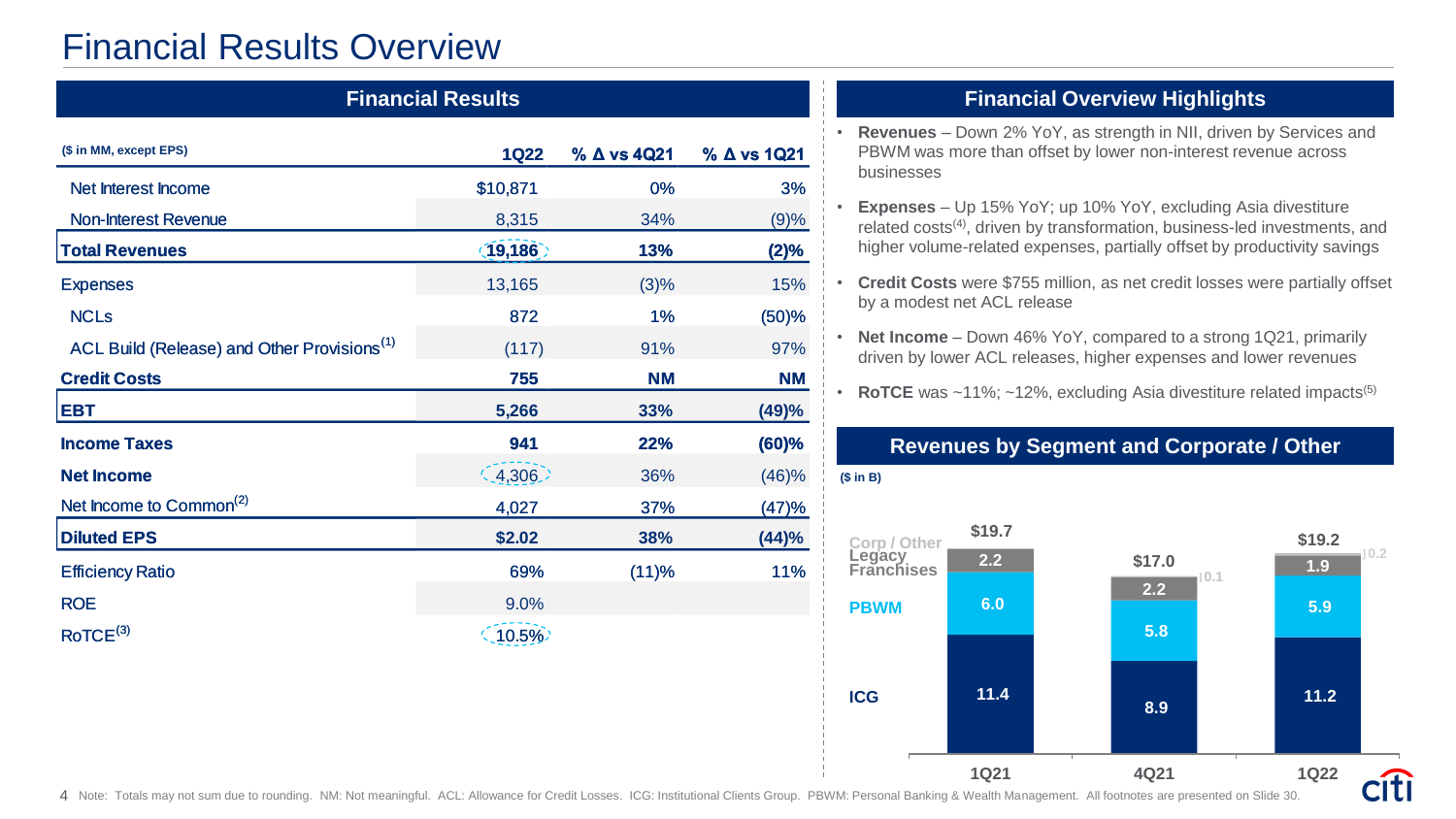# 1Q22 YoY Expense Walk

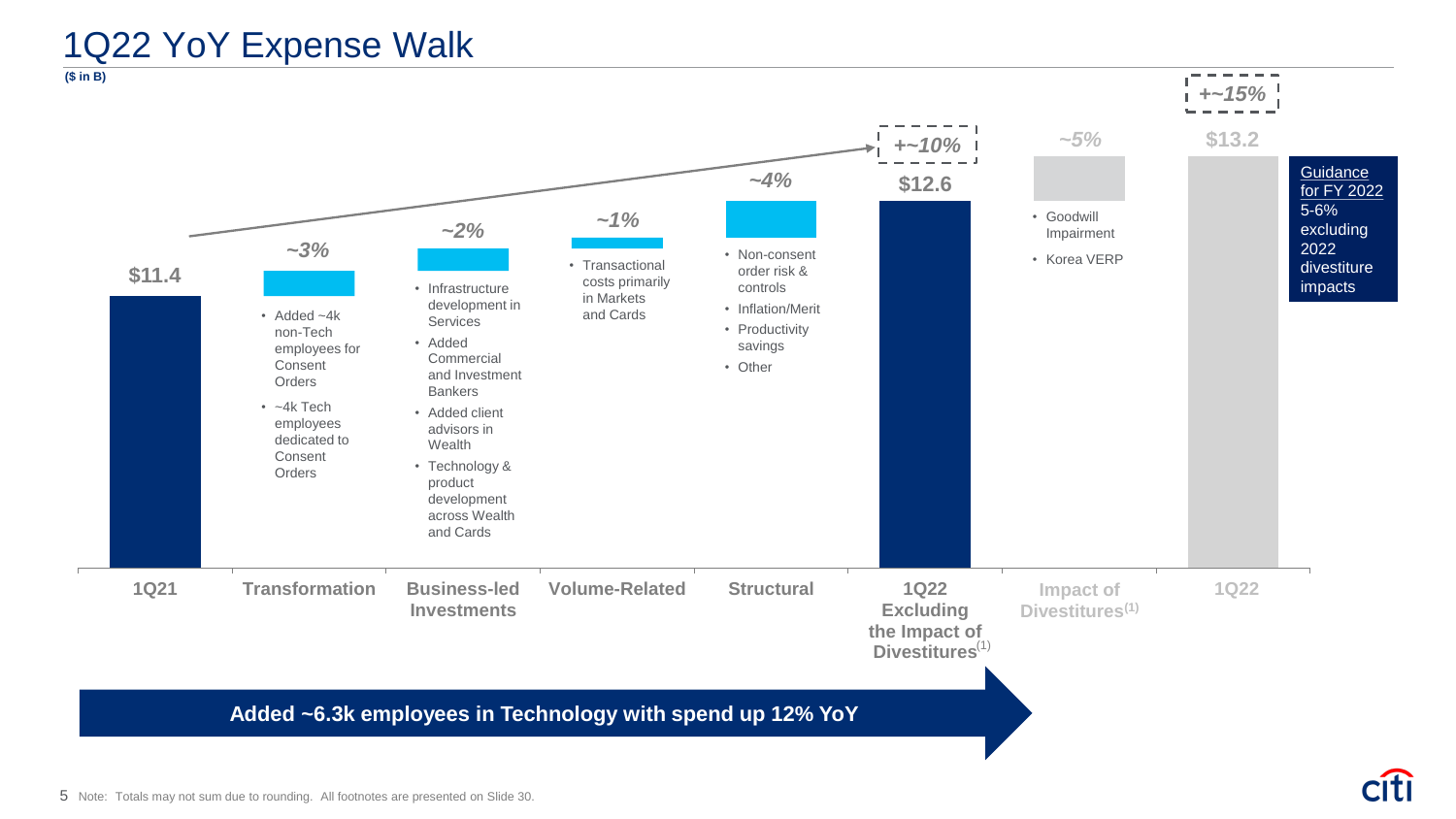# Update on Russia

| <b>Russia Exposure</b>                        |                  |             |                  |  |
|-----------------------------------------------|------------------|-------------|------------------|--|
| (\$in B)                                      | 4Q21             | <b>1Q22</b> | $\Delta$ vs 4Q21 |  |
| Loans                                         | \$2.9            | \$2.3       | (\$0.6)          |  |
| <b>AFS Securities</b>                         | 1.5              | 0.9         | (0.6)            |  |
| Derivatives MTM (less CVA)                    | 0.3              | 0.0         | (0.3)            |  |
| <b>Off-Balance Sheet Unfunded Commitments</b> | 0.7              | 0.5         | (0.2)            |  |
| <b>Country Risk Exposure</b>                  | 5.4              | 3.7         | (1.7)            |  |
| Deposits and Cash Equivalents                 | 1.0              | 2.6         | 1.6              |  |
| <b>Reverse Repo Assets</b>                    | 1.8              | 0.6         | (1.2)            |  |
| 3rd Party Cross-Border Exposure-offshore      | 1.6              | 0.9         | (0.7)            |  |
| <b>Additional Domestic Russia-3rd Party</b>   | 4.4 <sub>2</sub> | 4.1         | (0.3)            |  |
| <b>Russia Exposure</b>                        | 9.8              | 7.8         | (2.0)            |  |
| Net Investment                                | 1.0              | 0.7         | (0.3)            |  |
| <b>Intercompany Liabilities</b>               | 0.5              | 0.3         | (0.2)            |  |
| CTA Balance                                   | 1.1              | 1.0         | (0.1)            |  |

- **\$1.9B** in total reserve build this quarter for Citi's Russia exposure
- ‒ **\$1.0B** is related to direct exposures included within the \$7.8B exposure
- ‒ **\$0.9B** for broader impacts

#### **Overview**

- In April 2021, announced our intent to exit our consumer business in Russia as part of the 13 Asia & EMEA exits
- In March 2022, decided to expand the scope of that exit to include Commercial Banking. Will continue to support our ICG clients, especially MNCs
	- ‒ 85% of our ICG Large Corporate Clients are local subsidiaries of MNCs which are headquartered outside of Russia, primarily in the US and Europe
- Actively reduced our total Russia exposure from \$9.8B as of December 31, 2021 to \$7.8B as of March 31, 2022
- Separately, our net investment in the Russia bank entity decreased from  $~\sim$ \$1B to  $~\sim$ \$700MM
- Composition of Citi's Russia exposure changed as credit exposure was paid down, and cash was deposited with the Russia Central Bank due to loan pay downs
- We believe the potential loss in a range of severe stress scenarios has declined to approximately \$2.5B to \$3B as a result of proactive de-risking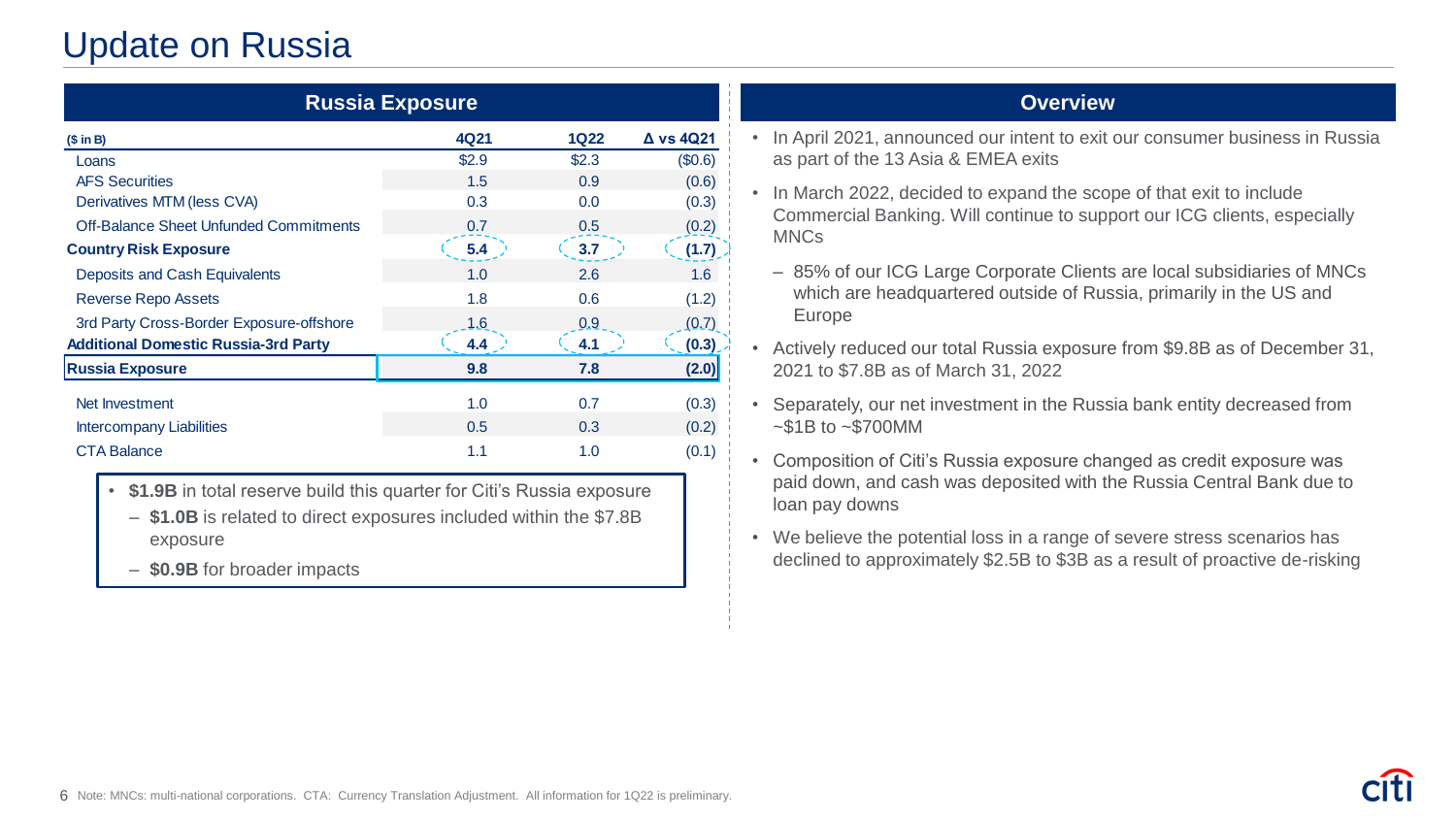# Net Interest Income, Average Loans and Deposits



7 Note: Totals may not sum due to rounding. Excludes discontinued operations. NIM (%) includes the taxable equivalent adjustment (based on the U.S. federal statutory tax rate of 21% in all periods). All footnotes are prese Slide 31.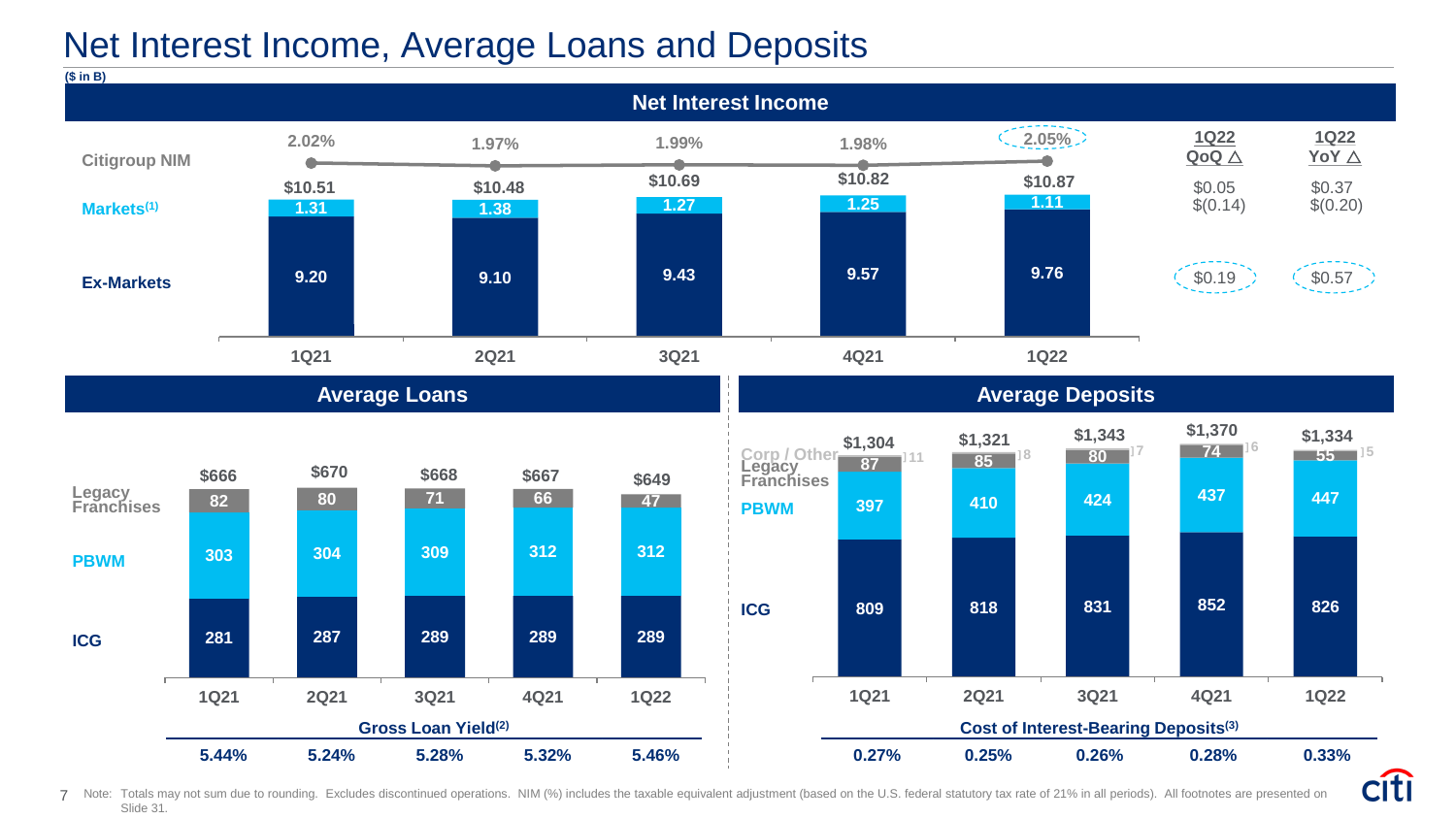# Capital and Balance Sheet

#### **(\$ in B)**

| <b>Risk-based Capital Metrics(1)</b> |             |       |             |  |
|--------------------------------------|-------------|-------|-------------|--|
|                                      | <b>1Q21</b> | 4Q21  | <b>1Q22</b> |  |
| <b>CET1 Capital</b>                  | \$149       | \$149 | \$144       |  |
| <b>Standardized RWAs</b>             | 1,281       | 1,219 | 1,265       |  |
| CET1 Capital Ratio - Standardized    | 11.6%       | 12.2% | $(11.4\%)$  |  |
| <b>Advanced RWAs</b>                 | 1,288       | 1,209 | 1,263       |  |
| <b>CET1 Capital Ratio - Advanced</b> | 11.6%       | 12.3% | $11.4\%$    |  |

| <b>Leverage-based Capital Metrics</b>       |      |         |      |
|---------------------------------------------|------|---------|------|
|                                             | 1Q21 | 4Q21    | 1Q22 |
| Supplementary Leverage Ratio <sup>(2)</sup> | 6.9% | $5.7\%$ | 5.6% |

| <b>Liquidity Metrics</b>              |     |             |      |                 |
|---------------------------------------|-----|-------------|------|-----------------|
|                                       |     | <b>1Q21</b> | 4Q21 | <b>1Q22</b>     |
| <b>Liquidity Coverage Ratio</b>       |     | 115%        | 115% | $\lesssim$ 116% |
| <b>HQLA</b> in Excess of Net Outflows |     | 71          | 72   | 74              |
| <b>Total Available Liquidity</b>      | (3) | 957         | 961  | 965             |

| <b>Balance Sheet</b>                         |             |         |         |
|----------------------------------------------|-------------|---------|---------|
|                                              | <b>1Q21</b> | 4Q21    | 1Q22    |
| Book Value per share                         | \$88.18     | \$92.21 | \$92.03 |
| Tangible Book Value per share <sup>(4)</sup> | 75.50       | 79.16   | (79.03) |



#### **End of Period Liabilities and Equity**



8 Note: Totals may not sum due to rounding. LTD: Long-term debt. HQLA: High quality liquid assets. All information for 1Q22 is preliminary. All footnotes are presented on Slide 31.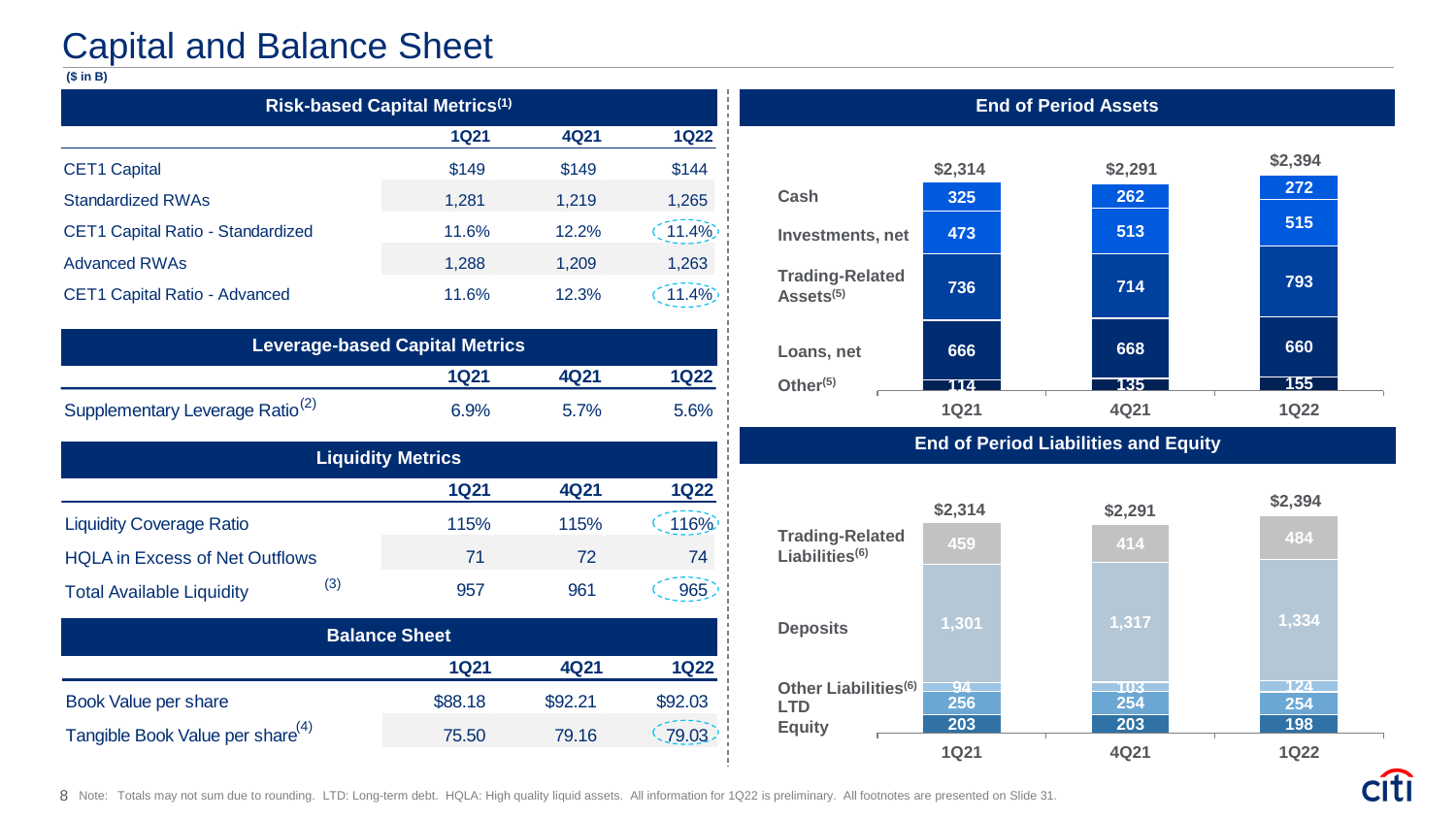# 1Q22 QoQ Standardized CET1 Ratio Walk

- **+35 bps 1Q22 Net Income**
- **(36) bps Capital Distribution**  Share repurchases, common and preferred dividends
- **(35) bps AOCI (Unrealized AFS Gains / (Losses))**  Impact of higher rates on the available-for-sale securities in our investment portfolio
- **(15) bps DTA Impact**  Our disallowed DTA increased by approximately \$1.8 billion
- **+12 bps Other** Slight decline in RWA combined with other capital deductions

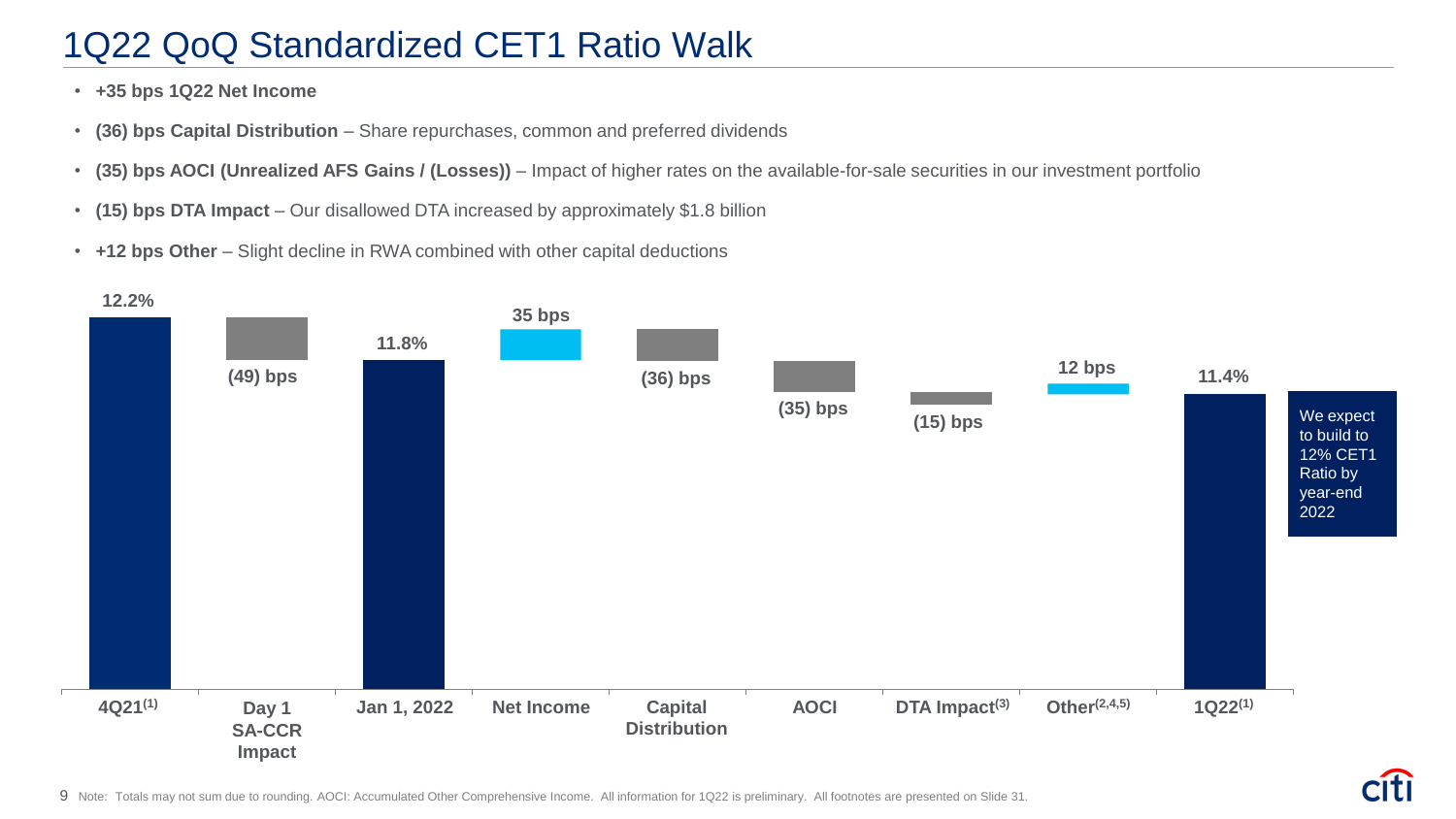# Institutional Clients Group Results

|                                                         | <b>Institutional Clients Group Results</b> |                  |             |  |  |
|---------------------------------------------------------|--------------------------------------------|------------------|-------------|--|--|
| (\$in MM)                                               | <b>1Q22</b>                                | % ∆ vs 4Q21      | % ∆ vs 1Q21 |  |  |
| Net Interest Income                                     | \$3,784                                    | 0%               | 1%          |  |  |
| <b>Non-Interest Revenue</b>                             | 7,376                                      | 44%              | (4)%        |  |  |
| <b>Total Revenues</b>                                   | (11,160)                                   | 25%              | (2)%        |  |  |
| <b>Expenses</b>                                         | 6,723                                      | 8%               | 13%         |  |  |
| <b>NCLs</b>                                             | 30                                         | (63)%            | (83)%       |  |  |
| ACL Build (Release) and Other Provisions <sup>(1)</sup> | 941                                        | <b>NM</b>        | <b>NM</b>   |  |  |
| <b>Credit Costs</b>                                     | 971                                        | <b>NM</b>        | <b>NM</b>   |  |  |
| <b>EBT</b>                                              | 3,466                                      | 17%              | (50)%       |  |  |
| <b>Net Income</b>                                       | 2,640                                      | 14%              | (51)%       |  |  |
| Key Drivers / Statistics (\$ in B)                      |                                            |                  |             |  |  |
| Allocated Average TCE <sup>(2)</sup>                    | \$96                                       |                  |             |  |  |
| ROTCE <sup>(3)</sup>                                    | $(11.2\%)$                                 |                  |             |  |  |
| <b>Efficiency Ratio</b>                                 | 60%                                        | (10)%            | 8%          |  |  |
| <b>Average Loans</b>                                    | 289                                        | 0%               | 3%          |  |  |
| <b>Average Deposits</b>                                 | 826                                        | (3)%             | 2%          |  |  |
| <b>Key Indicators</b>                                   | <b>1Q22</b>                                | $\Delta$ vs 4Q21 |             |  |  |
| <b>Corporate Clients</b>                                | 4,635                                      | 1%               |             |  |  |
| <b>Financial Institution &amp; Investor Clients</b>     | 4,791                                      | 0%               |             |  |  |
| Commercial Clients <sup>(5)</sup>                       | 13,555                                     | (1)%             |             |  |  |
| <b>Total ICG Clients</b>                                | 22,981                                     | 0%               |             |  |  |

#### **Institutional Clients Group Highlights**

- **Revenues**  Down 2% YoY, as momentum in TTS and Securities Services was more than offset by lower revenues in Investment Banking
- **Expenses** Up 13% YoY, primarily driven by higher transformation and business-led investments along with higher volume-related expenses, partially offset by productivity savings
- **Credit Costs** of \$971 million, primarily driven by an ACL build related to Russia as well as the broader impact of the macro environment
- **Net Income**  Down 51% YoY, largely reflecting higher expenses and an ACL build versus a release in the prior year

#### • **RoTCE** of ~11%



10 Note: Totals may not sum due to rounding. NM: Not meaningful. ACL: Allowance for Credit Losses. All footnotes are presented on Slide 32.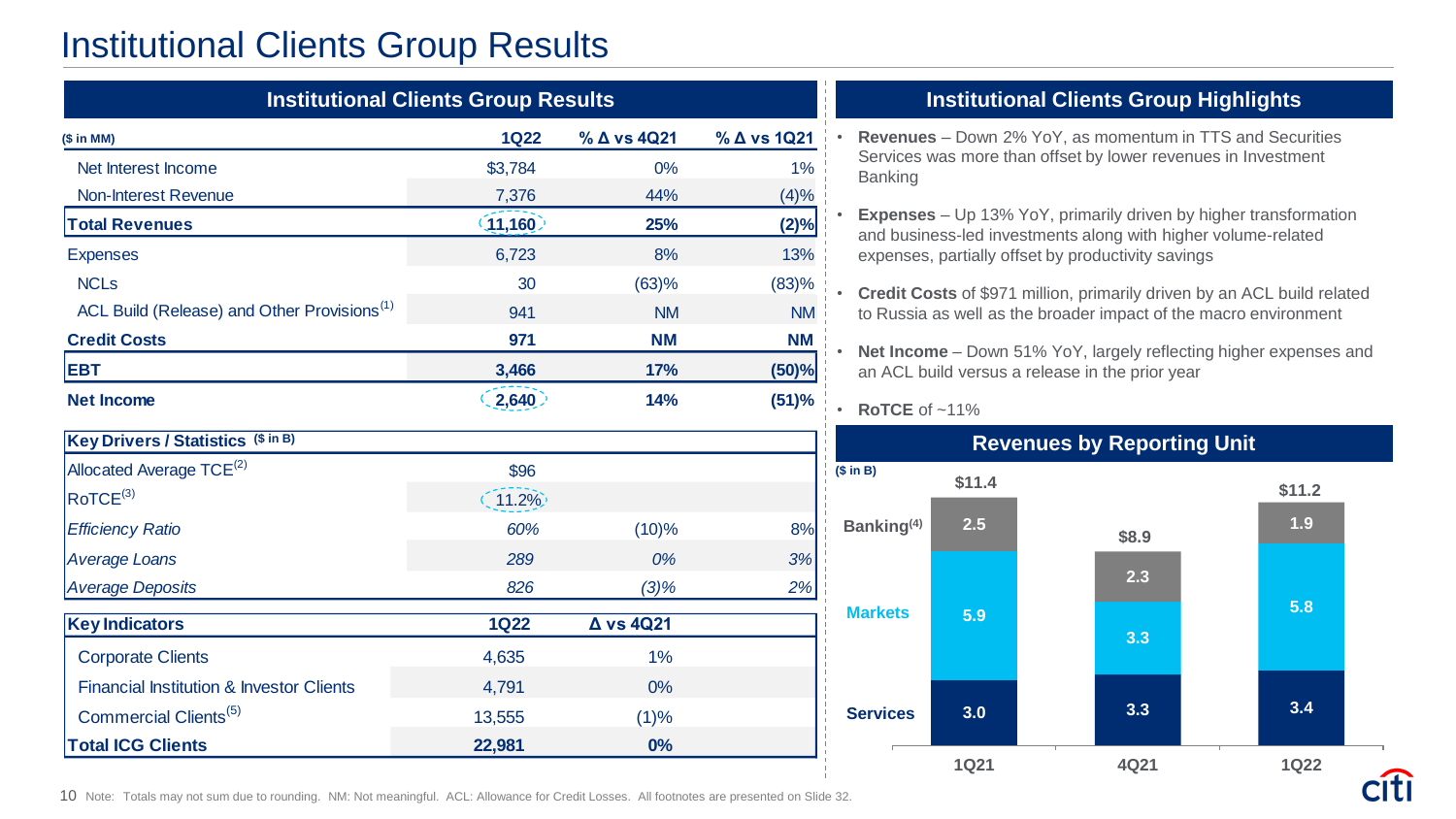# ICG Revenue Items and Selected Business Drivers and Statistics

| <b>Revenues</b>                              |             |                       |             |  |  |
|----------------------------------------------|-------------|-----------------------|-------------|--|--|
| (\$in MM)                                    | <b>1Q22</b> | $\%$ $\Delta$ vs 4Q21 | % ∆ vs 1Q21 |  |  |
| Net Interest Income                          | \$1,659     | 15%                   | <b>18%</b>  |  |  |
| Non-interest revenue                         | 931         | (3)%                  | 19%         |  |  |
| <b>Treasury and Trade Solutions Revenues</b> | 2,590       | 8%                    | 18%         |  |  |
| Net Interest Income                          | 248         | 4%                    | 17%         |  |  |
| Non-interest revenue                         | 610         | (1)%                  | 2%          |  |  |
| <b>Securities Services Revenues</b>          | 858         | $0\%$                 | 6%          |  |  |
| <b>Total Services Revenues</b>               | 3,448       | 6%                    | <b>15%</b>  |  |  |
| <b>Fixed Income Markets</b>                  | 4,299       | 77%                   | (1)%        |  |  |
| <b>Equity Markets</b>                        | 1,527       | 66%                   | (4)%        |  |  |
| <b>Total Markets Revenues</b>                | 5,826       | 74%                   | (2)%        |  |  |
| <b>Advisory</b>                              | 347         | (39)%                 | 23%         |  |  |
| <b>Equity Underwriting</b>                   | 185         | (60)%                 | (78)%       |  |  |
| <b>Debt Underwriting</b>                     | 496         | (5)%                  | (27)%       |  |  |
| <b>Investment Banking</b>                    | 1,028       | (34)%                 | (43)%       |  |  |
| Corporate Lending <sup>(1)</sup>             | 689         | $(6)$ %               | (6)%        |  |  |
| <b>Total Banking Revenues</b> <sup>(1)</sup> | 1.717       | $(25)\%$              | <u>32)%</u> |  |  |

| <b>Key Drivers and Statistics</b>                                 |      |       |           |  |  |
|-------------------------------------------------------------------|------|-------|-----------|--|--|
| 1Q22 % Δ vs 4Q21 % Δ vs 1Q21<br>(\$ in B, unless otherwise noted) |      |       |           |  |  |
| <b>Treasury and Trade Solutions</b>                               |      |       |           |  |  |
| <b>Average Loans</b>                                              | \$81 | 5%    | 16%       |  |  |
| <b>Average Deposits</b>                                           | 664  | (3)%  | 2%        |  |  |
| Cross Border Transaction Value <sup>(2)</sup>                     | 76   | (3)%  | 17%       |  |  |
| US Dollar Clearing Volume (#MM) <sup>(3)</sup>                    | 36   | (4)%  | 2%        |  |  |
| Commercial Card Spend Volume <sup>(4)</sup>                       | 11   | $0\%$ | 54%       |  |  |
| <b>Securities Services</b>                                        |      |       |           |  |  |
| AUC/AUA $(\$T)^{(5)}$                                             | 23   | (3)%  | 8%        |  |  |
| <b>Average Deposits</b>                                           | 135  | (4)%  | <b>5%</b> |  |  |
| <b>Banking</b>                                                    |      |       |           |  |  |
| <b>Average Loans</b>                                              | 194  | (1)%  | 2)%       |  |  |

### **Highlights**

#### **Services**

- **Treasury and Trade Solutions** revenues were up 18% YoY, driven by rates, higher deposits balances and strong fee growth, as we continue to see strong underlying business drivers
- **Securities Services** revenues up 6% YoY, driven by growth in NII, driven by higher rates across currencies as well as higher fee revenues reflecting higher assets under custody

#### **Markets**

- **Fixed Income** revenues down 1% YoY, as growth in both Rates & FX was more than offset by a decline in spread products
- **Equity Markets** revenues down 4% YoY, compared to a strong prior-year period. In the quarter, we saw strong equity derivatives performance and grew prime finance balances compared to the prior year

#### **Banking**

- **Investment Banking** revenues down 43% YoY, driven by the contraction in capital markets activity, partially offset by growth in M&A
- **Corporate Lending(1)** revenues down 6% YoY, primarily driven by lower average loans

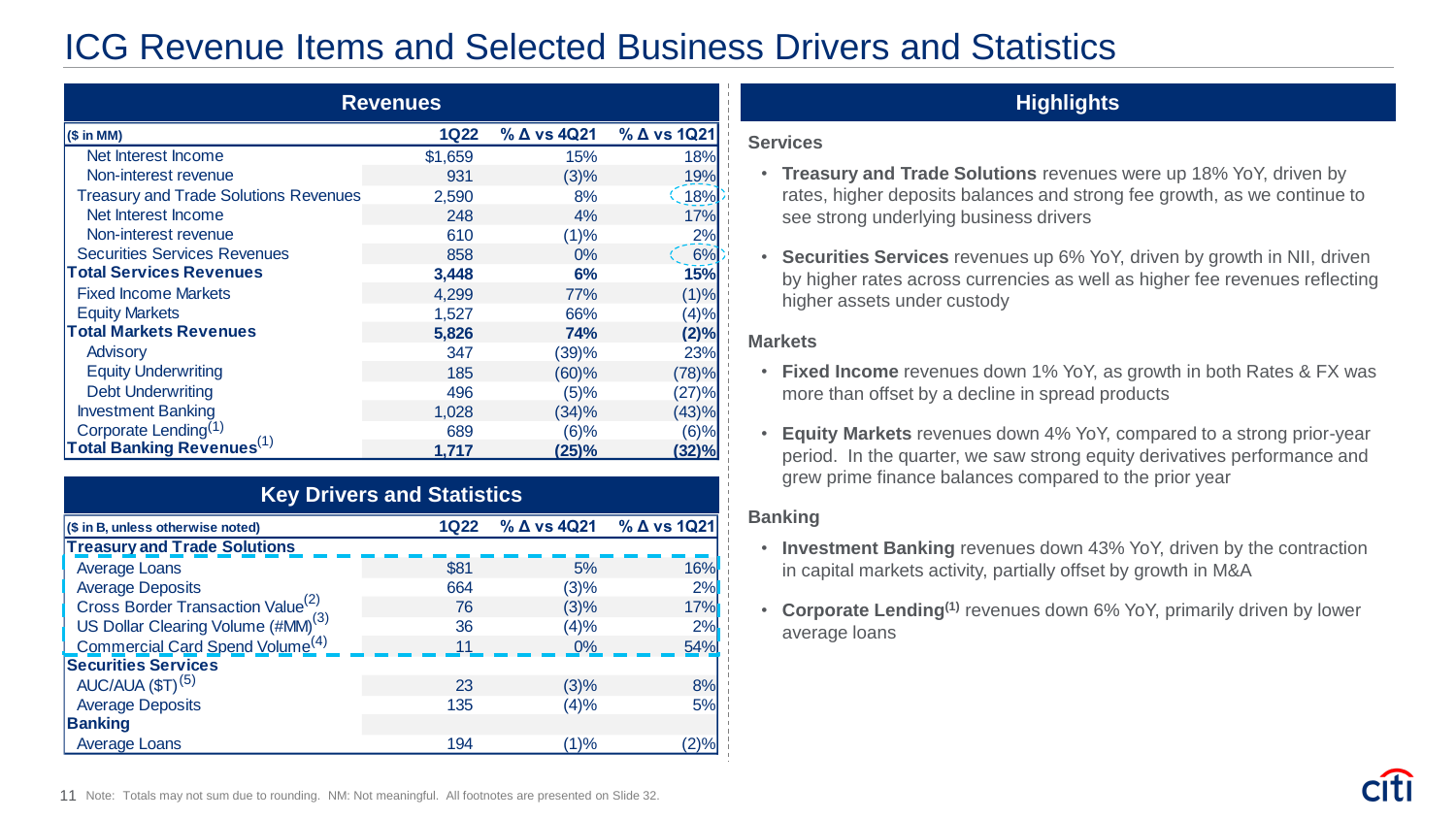# Personal Banking & Wealth Management Results

| <b>Personal Banking &amp; Wealth Management Results</b> |             |             |             |  |
|---------------------------------------------------------|-------------|-------------|-------------|--|
| (\$in MM)                                               | <b>1Q22</b> | % ∆ vs 4Q21 | % ∆ vs 1Q21 |  |
| Net Interest Income                                     | \$5,385     | 1%          | 4%          |  |
| <b>Non-Interest Revenue</b>                             | 520         | 12%         | (37)%       |  |
| <b>Total Revenues</b>                                   | (5,905)     | 2%          | (1)%        |  |
| <b>Expenses</b>                                         | 3,889       | (3)%        | 14%         |  |
| <b>NCL<sub>s</sub></b>                                  | 691         | 22%         | (30)%       |  |
| ACL Build (Release) and Other Provisions <sup>(1)</sup> | (1,067)     | (23)%       | 31%         |  |
| <b>Credit Costs</b>                                     | (376)       | (27)%       | 32%         |  |
| <b>EBT</b>                                              | 2,392       | 16%         | (24)%       |  |
| <b>Net Income</b>                                       | (1,860)     | 15%         | (23)%       |  |
| <b>Key Drivers / Statistics (\$ in B)</b>               |             |             |             |  |
| Allocated Average TCE <sup>(2)</sup>                    | \$32        |             |             |  |
| ROICE <sup>(3)</sup>                                    | $(23.3\%)$  |             |             |  |
| <b>Efficiency Ratio</b>                                 | 66%         | (3)%        | 9%          |  |
| <b>Average Loans</b>                                    | 312         | 0%          | 3%          |  |
| <b>Average Deposits</b>                                 | 447         | 2%          | 13%         |  |
| $NCL$ Rate ( $\Delta$ in bps)                           | 0.90%       | 18          | (43)        |  |
| <b>Key Indicators</b>                                   |             |             |             |  |
| <b>US Personal Banking Branches</b>                     | 658         | 0%          | (4)%        |  |
| US Installment Lending $(BB)^{(4)}$                     | 3           | 13%         | 75%         |  |
| Active Digital Users (MM) <sup>(5)</sup>                | 24          | 1%          | 7%          |  |
| Active Mobile Users (MM) <sup>(6)</sup>                 | 16          | 1%          | 13%         |  |

#### **Personal Banking & Wealth Management Highlights**

- **Revenues** Down 1% YoY, as growth in NII was more than offset by lower non-interest revenue
- **Expenses**  Up 14% YoY, primarily driven by transformation and business-led investments, along with higher volume-related expenses, partially offset by productivity savings
- **Credit Costs** were a benefit this quarter of \$376 million, as an ACL release more than offset net credit losses
- **Net Income** Down 23% YoY

• **RoTCE** of ~23%

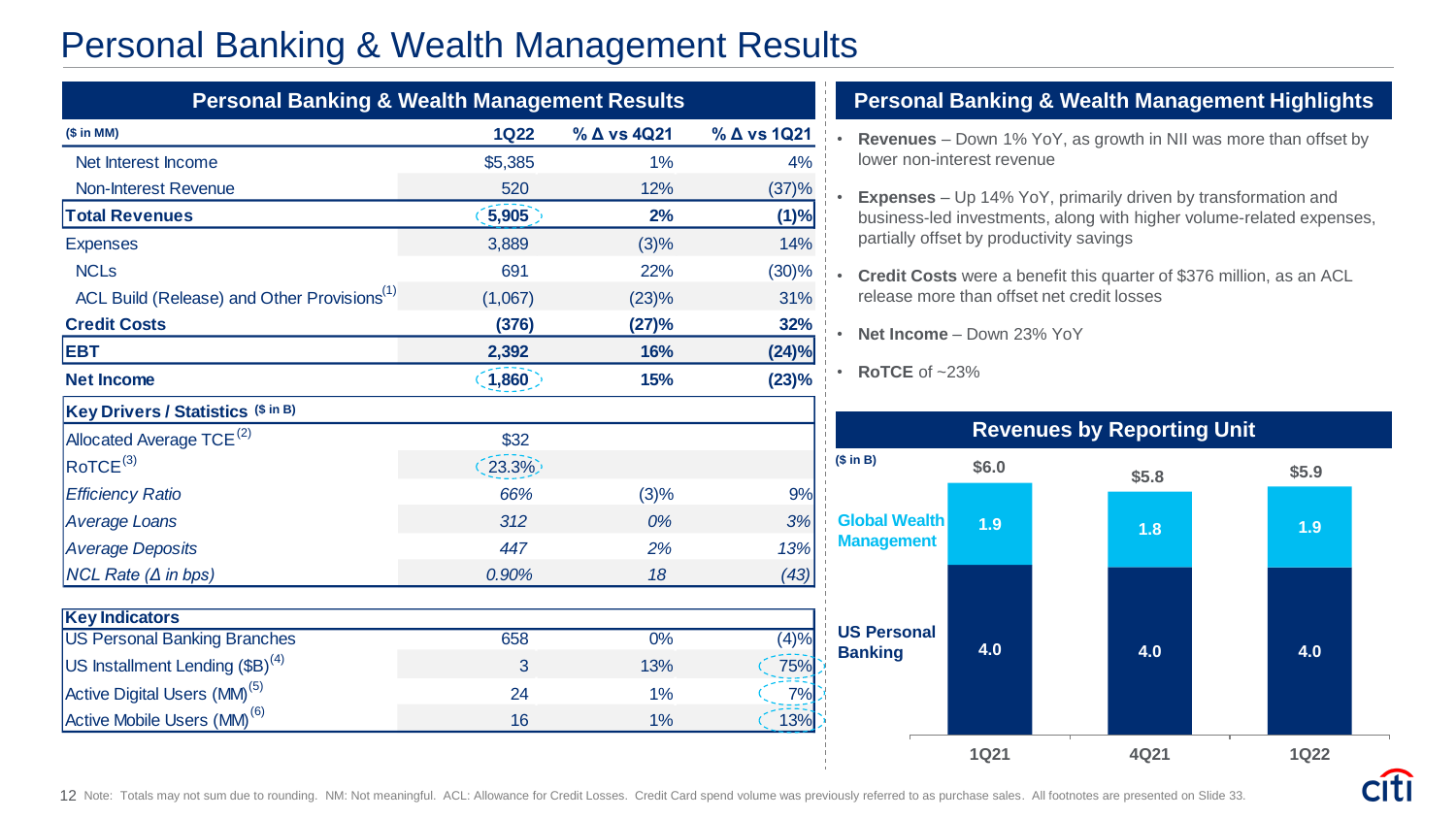# PBWM Revenues Items and Selected Business Drivers and Statistics

| <b>Revenues</b>                          |             |         |             |  |  |
|------------------------------------------|-------------|---------|-------------|--|--|
| $(S \in M)$                              | <b>1Q22</b> |         | % ∆ vs 1Q21 |  |  |
| <b>Branded Cards</b>                     | \$2,090     | $1\%$   | (1)%        |  |  |
| <b>Retail Services</b>                   | 1,299       | $1\%$   | $(0)\%$     |  |  |
| <b>Retail Banking</b>                    | 595         | (5)%    | (6)%        |  |  |
| <b>US Personal Banking Revenues</b>      | 3,984       | $(0)\%$ | (1)%        |  |  |
| <b>Private Bank</b>                      | 779         | 13%     | (1)%        |  |  |
| Wealth at Work                           | 183         | 3%      | 7%          |  |  |
| Citigold                                 | 959         | 3%      | (3)%        |  |  |
| <b>Global Wealth Management Revenues</b> | 1,921       | 7%      | (1)%        |  |  |

| <b>Key Drivers and Statistics</b>  |             |                       |             |  |  |
|------------------------------------|-------------|-----------------------|-------------|--|--|
| (\$ in B, unless otherwise noted)  | <b>1Q22</b> | $\%$ $\Delta$ vs 4Q21 | % ∆ vs 1Q21 |  |  |
| <b>Branded Cards</b>               |             |                       |             |  |  |
| New Account Acquisitions (in 000s) | 991         | (7)%                  | 24%         |  |  |
| <b>Credit Card Spend Volume</b>    | 107         | (7)%                  | 24%         |  |  |
| <b>Average Loans</b>               | 84          | (1)%                  | 7%          |  |  |
| <b>Retail Services</b>             |             |                       |             |  |  |
| New Account Acquisitions (in 000s) | 2,178       | (30)%                 | (1)%        |  |  |
| <b>Credit Card Spend Volume</b>    | 21          | (21)%                 | 14%         |  |  |
| Average Loans                      | 44          | $1\%$                 | 1%          |  |  |
| <b>Retail Banking</b>              |             |                       |             |  |  |
| <b>Average Loans</b>               | 33          | (1)%                  | (9)%        |  |  |
| <b>Average Deposits</b>            | 118         | 4%                    | 9%          |  |  |
| EOP Digital Deposits (1)           | 20          | 2%                    | 17%         |  |  |
| <b>Global Wealth Management</b>    |             |                       |             |  |  |
| Client Advisors <sup>(2)</sup>     | 2,802       | 2%                    | 6%          |  |  |
| Client Assets (3)                  | 788         | (3)%                  | 4%          |  |  |
| <b>Average Loans</b>               | 151         | 1%                    | 5%          |  |  |
| <b>Average Deposits</b>            | 329         | 2%                    | 14%         |  |  |

#### **Revenues Highlights**

- **Branded Cards** revenues were down 1% YoY, reflecting higher payment rates and higher acquisition and rewards costs
- **Retail Services** revenues were largely unchanged YoY, as higher NII was offset by higher partner payments, driven by improved credit performance
- **Retail Banking** revenues down 6% YoY, driven by lower mortgage originations
- **Global Wealth Management** revenues down 1% YoY, driven by weakness in client activity in investments, partially offset by higher deposits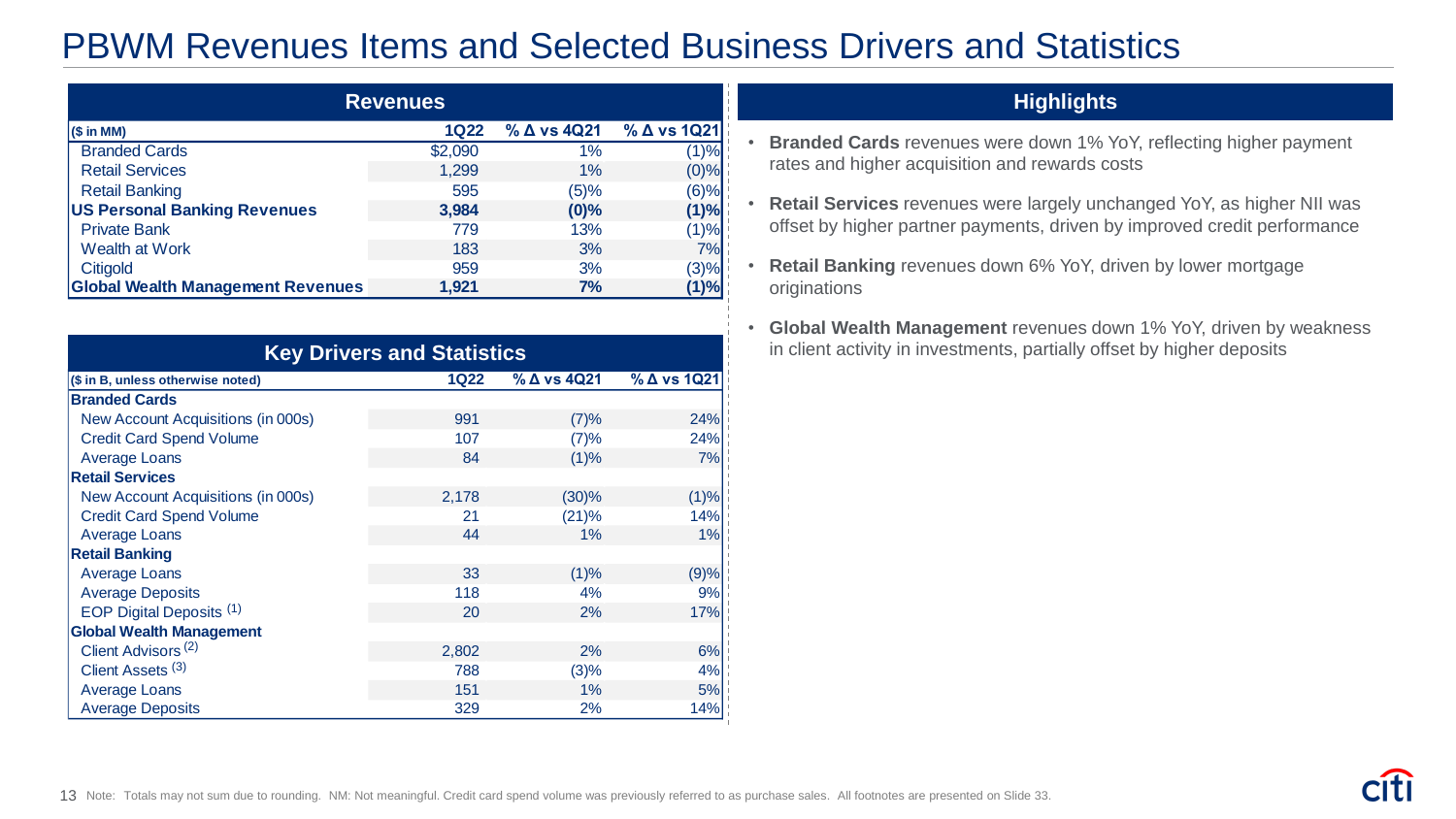# Legacy Franchises Results

| <b>Legacy Franchises Results</b>                        |             |             |             |  |  |
|---------------------------------------------------------|-------------|-------------|-------------|--|--|
| $$$ in MM)                                              | <b>1Q22</b> | % ∆ vs 4Q21 | % ∆ vs 1Q21 |  |  |
| Net Interest Income                                     | \$1,508     | (2)%        | (4)%        |  |  |
| <b>Non-Interest Revenue</b>                             | 423         | $(36)\%$    | (38)%       |  |  |
| <b>Total Revenues</b>                                   | 1,931       | (12)%       | (14)%       |  |  |
| <b>Expenses</b>                                         | 2,293       | (23)%       | 31%         |  |  |
| <b>NCLs</b>                                             | 151         | (30)%       | (74)%       |  |  |
| ACL Build (Release) and Other Provisions <sup>(1)</sup> | 9           | <b>NM</b>   | <b>NM</b>   |  |  |
| <b>Credit Costs</b>                                     | 160         | 43%         | <b>NM</b>   |  |  |
| <b>EBT</b>                                              | (522)       | 41%         | <b>NM</b>   |  |  |
| <b>Net Income</b>                                       | (383)       | 38%         | <b>NM</b>   |  |  |
| <b>Key Drivers / Statistics (\$ in B)</b>               |             |             |             |  |  |
| Allocated Average TCE <sup>(2)</sup>                    | \$12        |             |             |  |  |
| <b>Efficiency Ratio</b>                                 | 119%        | <b>NM</b>   | <b>NM</b>   |  |  |
| <b>Average Loans</b>                                    | 47          | (29)%       | (43)%       |  |  |
| <b>Average Deposits</b>                                 | 55          | $(26)\%$    | (37)%       |  |  |

### **Legacy Franchises Highlights**

- **Revenues** Down 14% YoY, driven by lower revenue across the 13 Asia & EMEA exit markets – largely due to the Korea wind down as well as muted investment activity in Asia
- **Expenses** Up 31% YoY, and down 1% excluding divestiture impacts(3)
- **Credit Costs** were \$160 million in the quarter

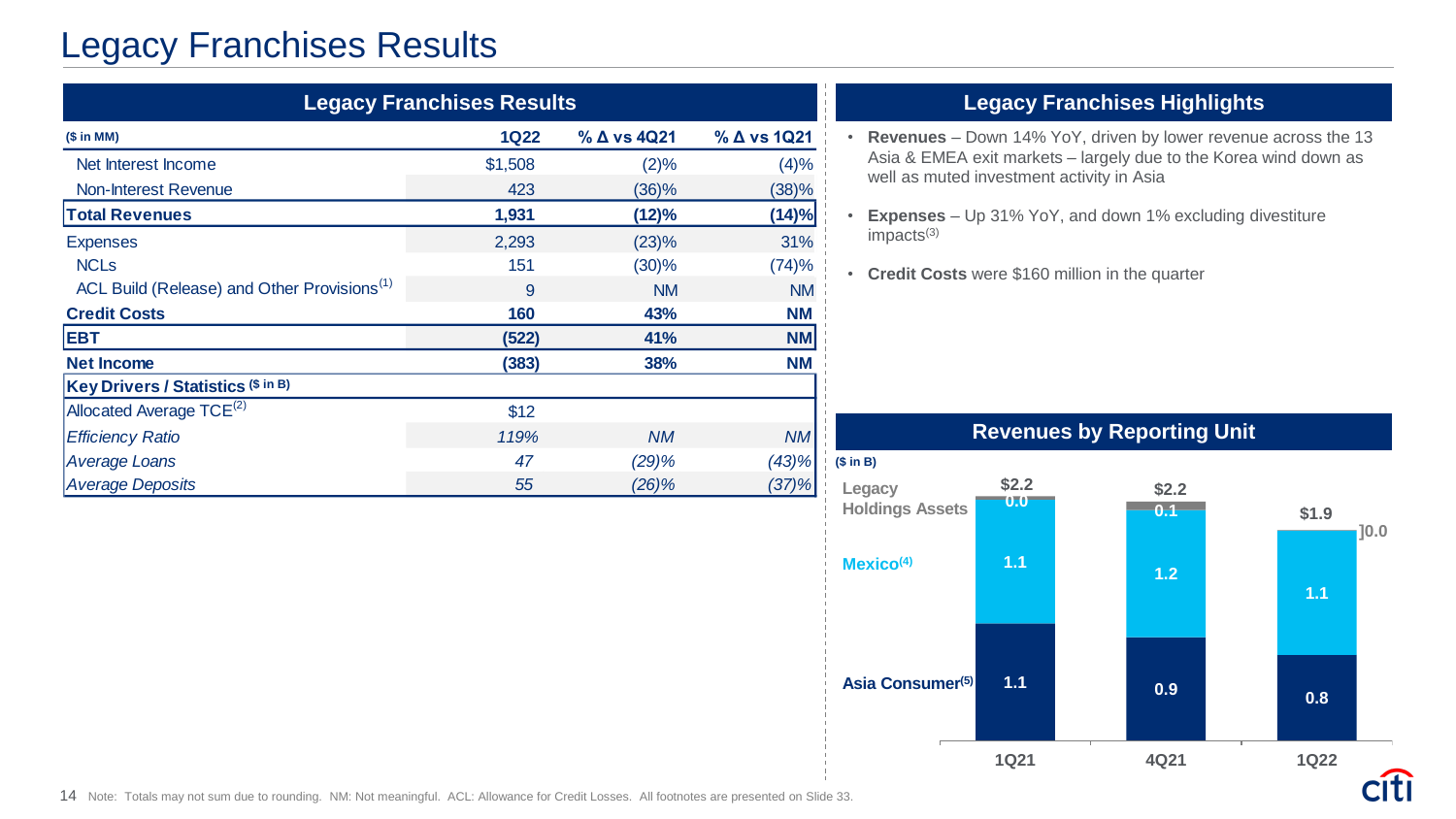# Corporate / Other Results

| <b>Corporate / Other Results</b>                                                                                                                                                                                                                                                                                                                                                                                                                                                                                                                         |             |                       |             |  |  |
|----------------------------------------------------------------------------------------------------------------------------------------------------------------------------------------------------------------------------------------------------------------------------------------------------------------------------------------------------------------------------------------------------------------------------------------------------------------------------------------------------------------------------------------------------------|-------------|-----------------------|-------------|--|--|
| (\$ in MM, unless otherwise noted)                                                                                                                                                                                                                                                                                                                                                                                                                                                                                                                       | <b>1Q22</b> | $\%$ $\Delta$ vs 4Q21 | % ∆ vs 1Q21 |  |  |
| Net Interest Income                                                                                                                                                                                                                                                                                                                                                                                                                                                                                                                                      | \$194       | (1)%                  | <b>NM</b>   |  |  |
| Non-Interest Revenue                                                                                                                                                                                                                                                                                                                                                                                                                                                                                                                                     | (4)         | 94%                   | <b>NM</b>   |  |  |
| <b>Total Revenues</b>                                                                                                                                                                                                                                                                                                                                                                                                                                                                                                                                    | 190         | 45%                   | <b>NM</b>   |  |  |
| <b>Expenses</b>                                                                                                                                                                                                                                                                                                                                                                                                                                                                                                                                          | 260         | (18)%                 | (15)%       |  |  |
| <b>Credit Costs</b>                                                                                                                                                                                                                                                                                                                                                                                                                                                                                                                                      | 0           |                       | 100%        |  |  |
| <b>EBT</b>                                                                                                                                                                                                                                                                                                                                                                                                                                                                                                                                               | (70)        | 63%                   | 73%         |  |  |
| <b>Net Income</b>                                                                                                                                                                                                                                                                                                                                                                                                                                                                                                                                        | 189         | <b>NM</b>             | <b>NM</b>   |  |  |
| Allocated Average TCE <sup>(1)</sup><br>$($ \in \mathbb{R} \times \mathbb{S} \times \mathbb{S} \times \mathbb{S} \times \mathbb{S} \times \mathbb{S} \times \mathbb{S} \times \mathbb{S} \times \mathbb{S} \times \mathbb{S} \times \mathbb{S} \times \mathbb{S} \times \mathbb{S} \times \mathbb{S} \times \mathbb{S} \times \mathbb{S} \times \mathbb{S} \times \mathbb{S} \times \mathbb{S} \times \mathbb{S} \times \mathbb{S} \times \mathbb{S} \times \mathbb{S} \times \mathbb{S} \times \mathbb{S} \times \mathbb{S} \times \mathbb{S} \times \$ | \$15        |                       |             |  |  |

## **Corporate / Other Highlights**

- **Revenues** Up YoY reflecting largely driven by higher net revenue from the investment portfolio
- **Expenses** down 15% YoY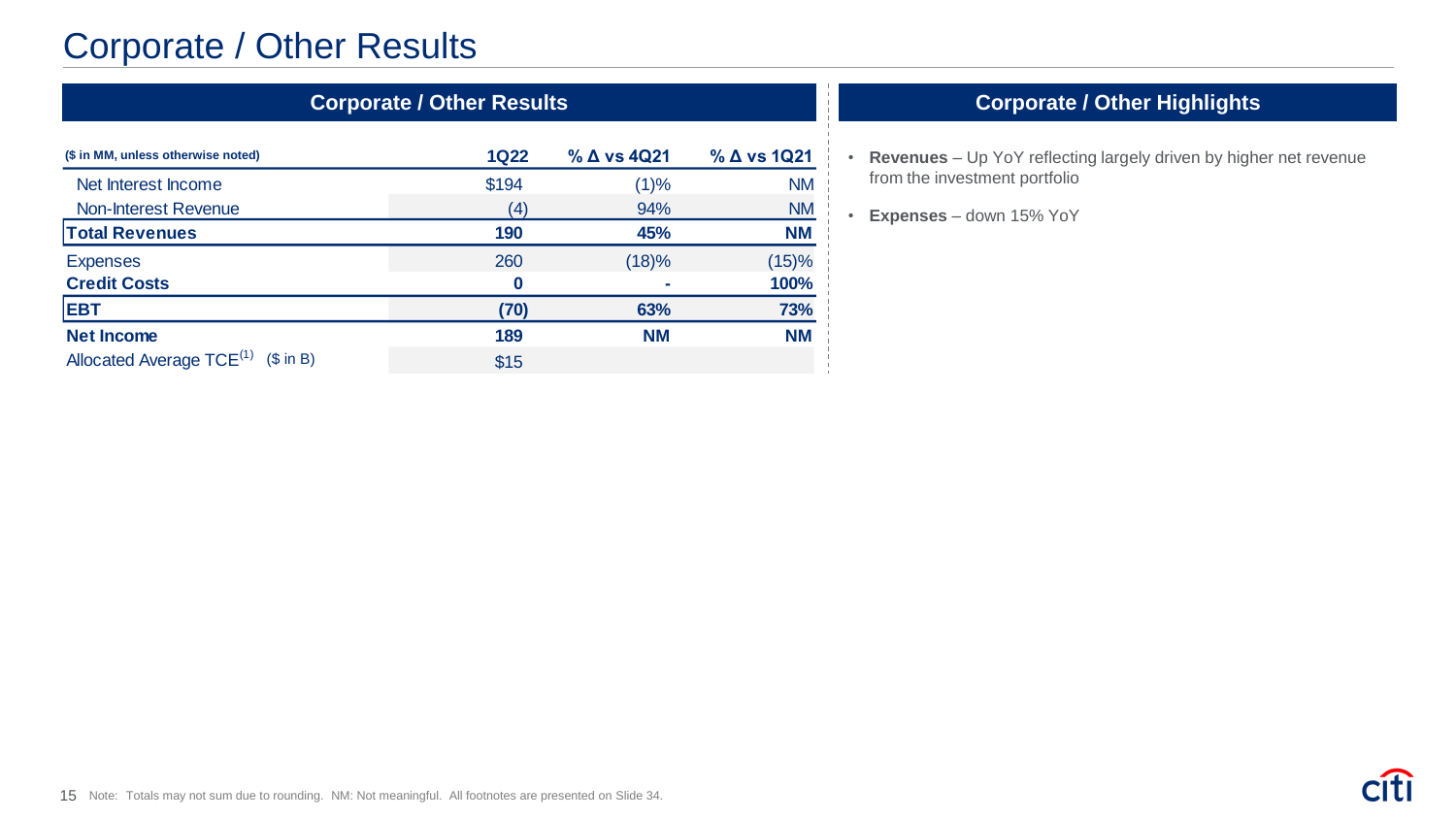Certain statements in this presentation are "forward-looking statements" within the meaning of the rules and regulations of the Private Securities Litigation and Reform Act of 1995. These statements are based on management's current expectations and are subject to uncertainty and changes in circumstances. These statements are not guarantees of future results or occurrences. Actual results and capital and other financial condition may differ materially from those included in these statements due to a variety of factors. These factors include, among others: the impacts related to or resulting from Russia's military action in Ukraine, including the imposition of additional sanctions and export controls, as well as the broader impacts to financial markets and the global macroeconomic and geopolitical environments; higher inflation and its impacts; higher interest rates and the impacts on macroeconomic conditions, customer and client behavior, as well as Citi's funding costs; macroeconomic and other challenges and uncertainties related to the COVID-19 pandemic, such as the impacts to the U.S. and global economies; consummation of Citi's exits and wind-down, and the impact of any additional CTA or other losses; and the precautionary statements included in this presentation. These factors also consist of those contained in Citigroup's filings with the U.S. Securities Exchange and Commission, including without limitation the "Risk Factors" section of Citigroup's 2021 Form 10-K. Any forward-looking statements made by or on behalf of Citigroup speak only as to the date they are made, and Citi does not undertake to update forward-looking statements to reflect the impact of circumstances or events that arise after the date the forward-looking statements were made.

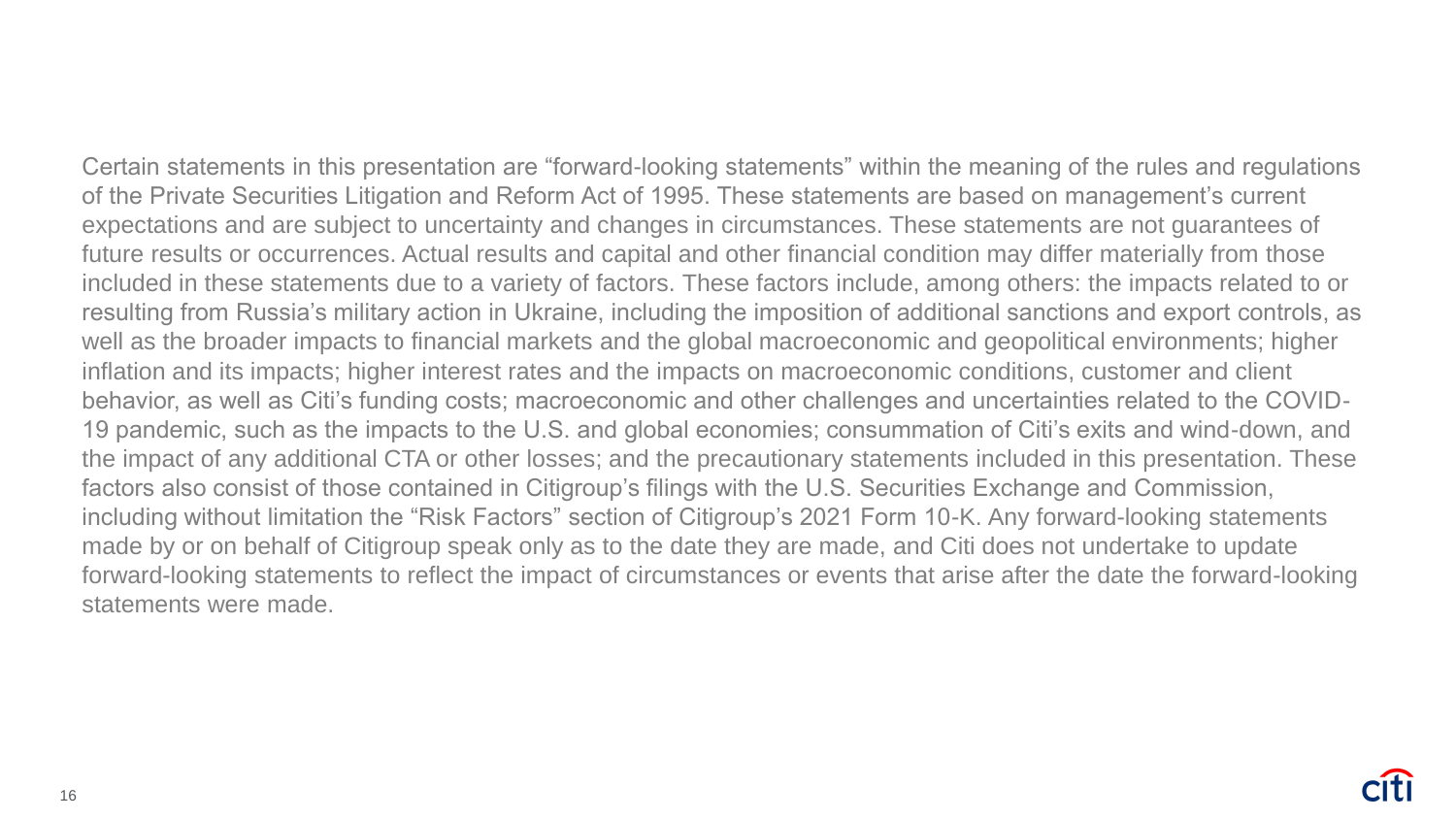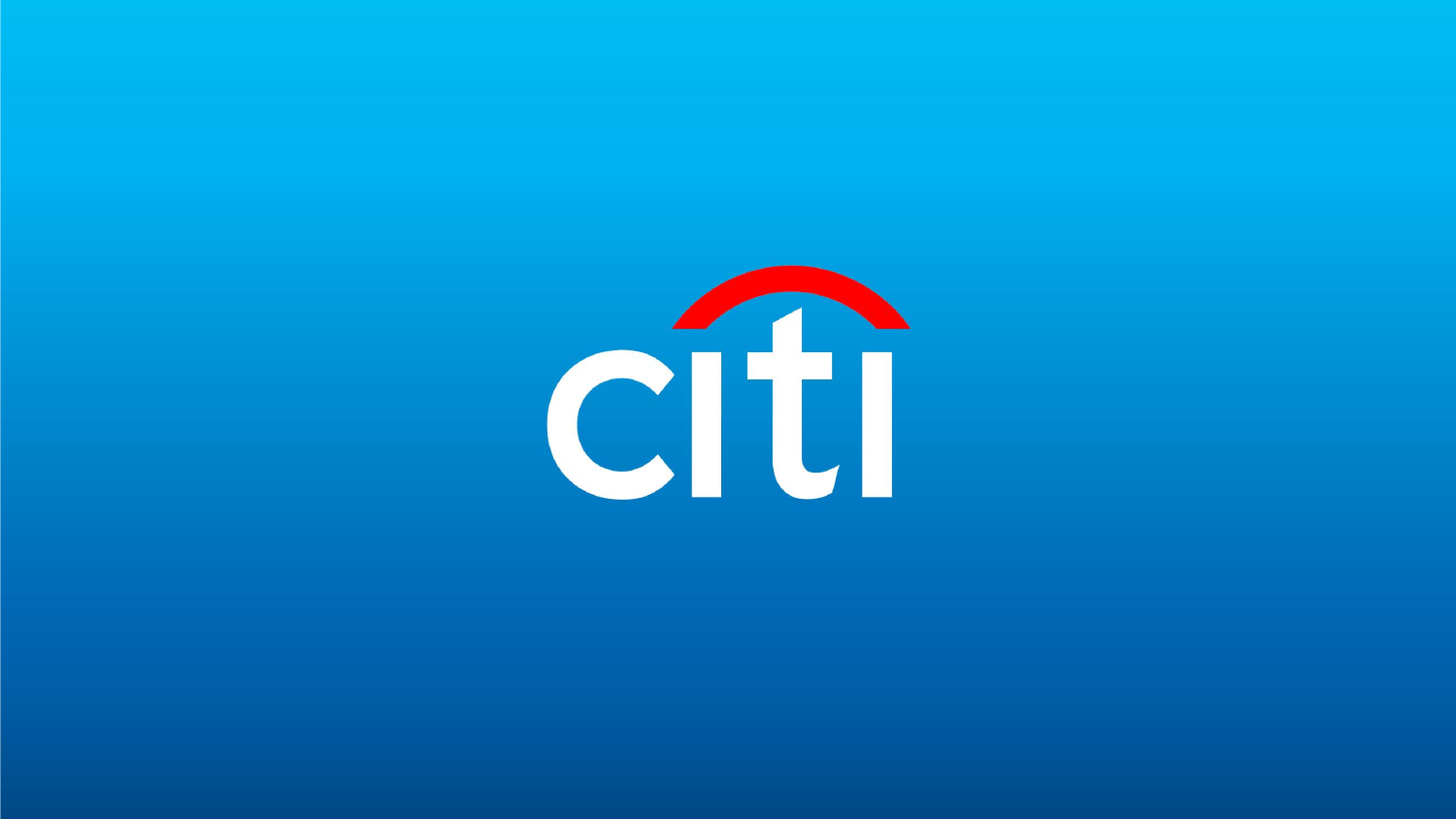# Citigroup Returns

| (\$ in \$B)              |                                |                                                          |            |                          |                                |                                                   |           |
|--------------------------|--------------------------------|----------------------------------------------------------|------------|--------------------------|--------------------------------|---------------------------------------------------|-----------|
|                          | <b>1Q22 Returns</b>            |                                                          |            |                          | <b>LTM'22 Returns</b>          |                                                   |           |
|                          | <b>Net Income</b><br>to Common | <b>Average</b><br><b>Allocated</b><br>TCE <sup>(2)</sup> | RoTCE(3)   |                          | <b>Net Income</b><br>to Common | Average<br><b>Allocated</b><br>TCE <sup>(2)</sup> | RoTCE(3)  |
| <b>ICG</b>               | \$2.6                          | \$96                                                     | 11.2%      | <b>ICG</b>               | \$11.5                         | \$96                                              | 12.0%     |
| <b>PBWM</b>              | 1.9                            | 32                                                       | 23.3%      | <b>PBWM</b>              | 7.2                            | 32                                                | 22.1%     |
| <b>Legacy Franchises</b> | (0.4)                          | 12                                                       | $(13.1)\%$ | <b>Legacy Franchises</b> | (0.7)                          | 12                                                | $(6.0)\%$ |
| Corp / Other             | $(0.1)^{(1)}$                  | 15                                                       | $(2.4)\%$  | Corp / Other             | $(0.7)^{(1)}$                  | 16                                                | $(4.3)\%$ |
| <b>Citigroup</b>         | $$4.0^{(1)}$                   | \$155                                                    | 10.5%      | <b>Citigroup</b>         | \$17.3 <sup>(1)</sup>          | \$156                                             | 11.1%     |
|                          |                                |                                                          |            |                          |                                |                                                   |           |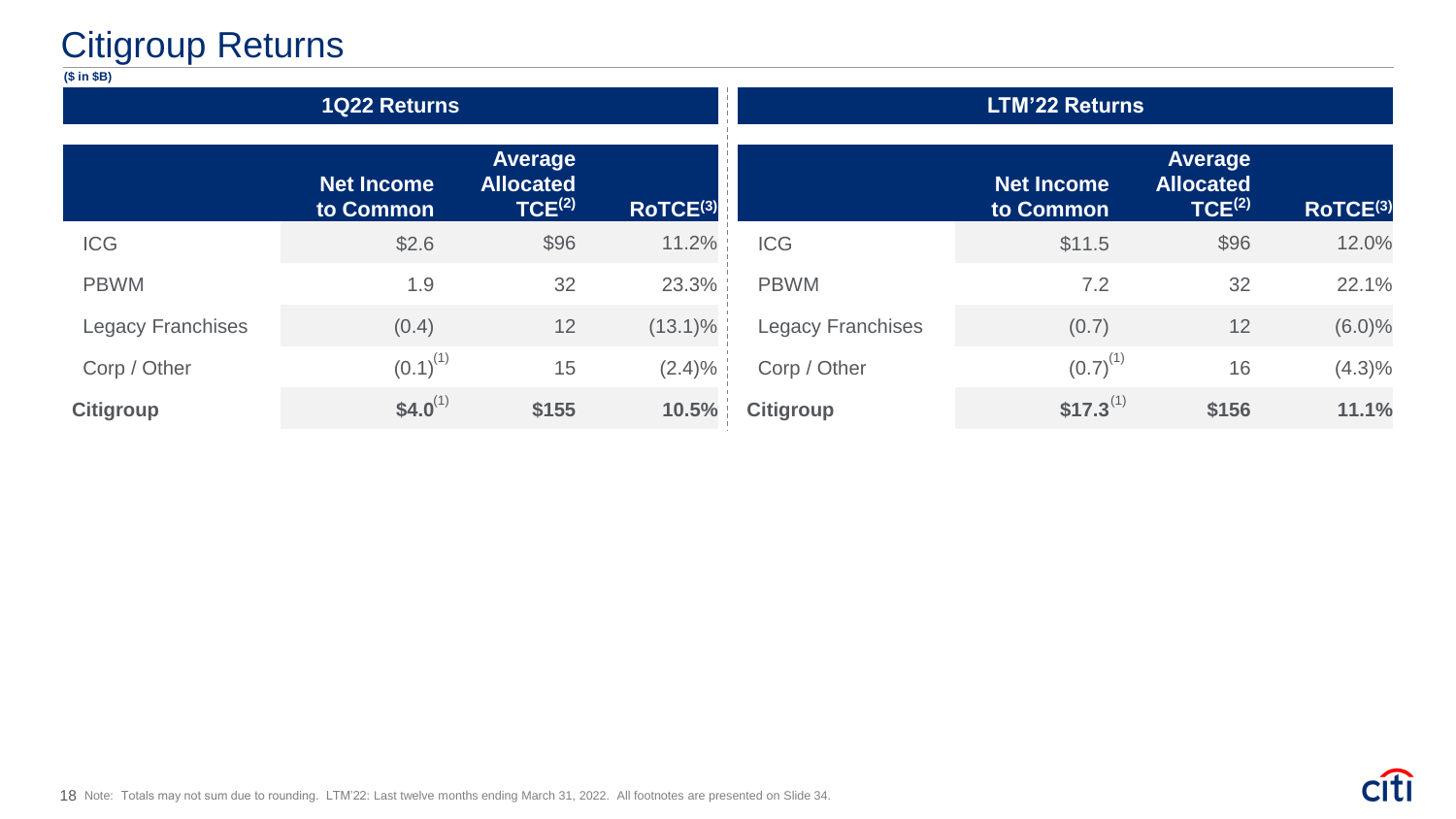## Branded Cards and Retail Services – Credit Trends

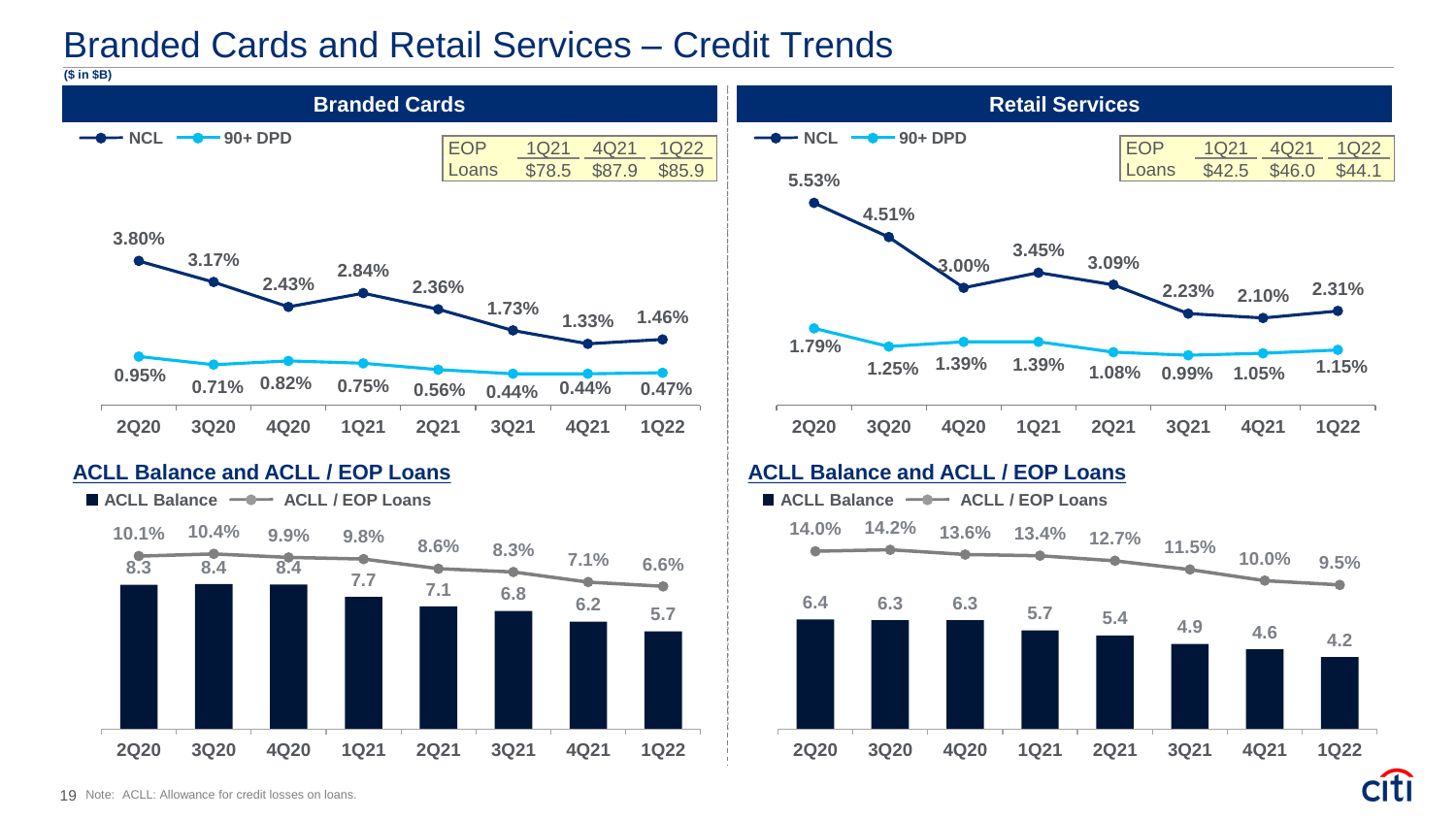# Regional Credit Portfolio

**(1Q'22 EOP in \$B)**

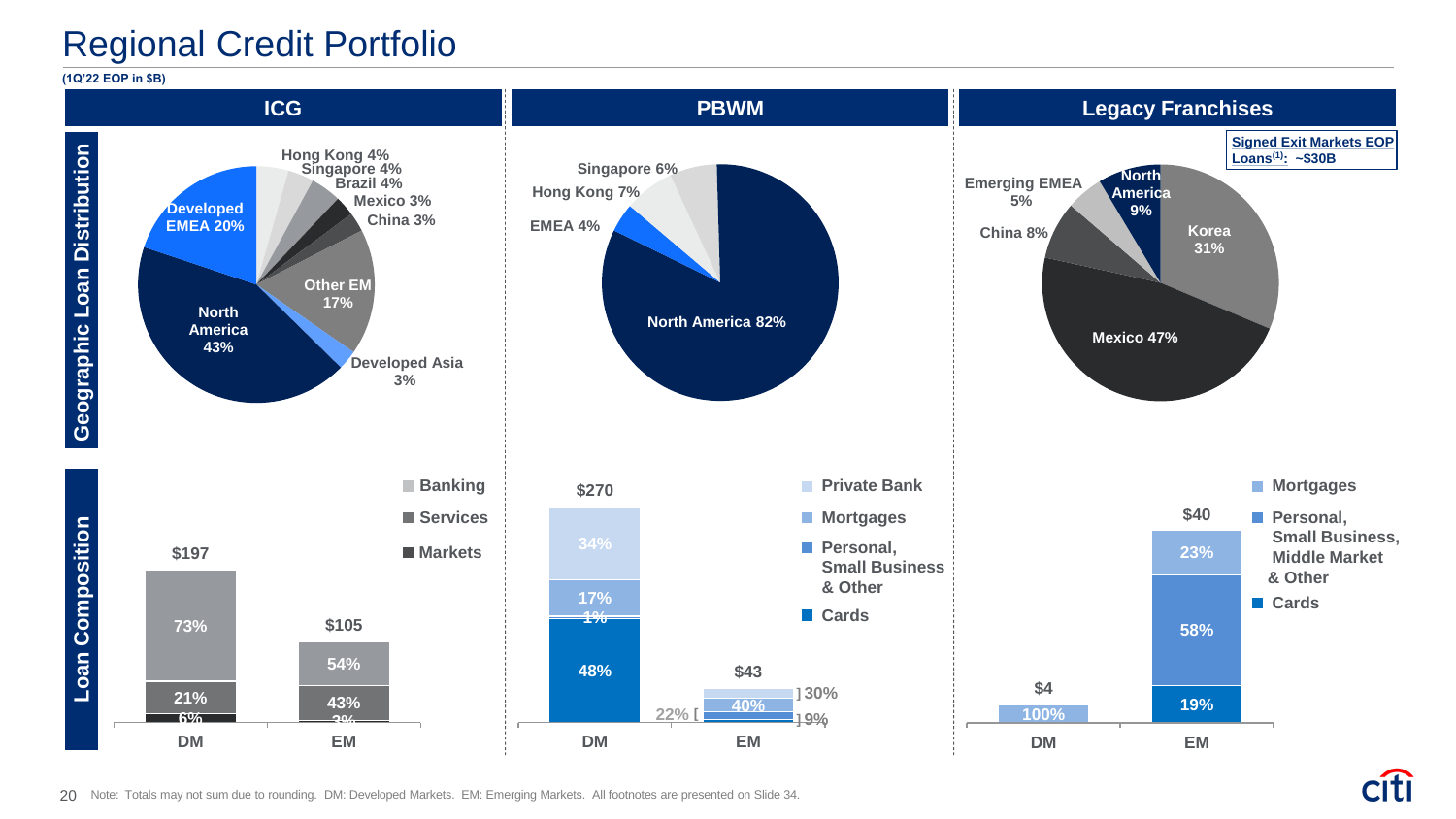# Equity & CET1 Capital Drivers (QoQ)

#### **(\$ in B, except basis points (bps))**

|                                                                 | <b>Common</b><br><b>Equity</b> | <b>Tangible</b><br><b>Common Equity(1)</b> | CET1<br>Capital <sup>(2)</sup> | CET1<br><b>Capital</b><br>Ratio $(2)$ (bps) |
|-----------------------------------------------------------------|--------------------------------|--------------------------------------------|--------------------------------|---------------------------------------------|
| 4Q21                                                            | \$183.0                        | \$157.1                                    | \$149.3                        | 12.2%                                       |
| Impact of:                                                      |                                |                                            |                                |                                             |
| <b>CECL Transition Provision(3)</b>                             | N/A                            | N/A                                        | (0.8)                          | (6)                                         |
| <b>Net Income</b>                                               | 4.3                            | 4.3                                        | 4.3                            | 35                                          |
| <b>Preferred Stock Dividends</b>                                | (0.3)                          | (0.3)                                      | (0.3)                          | (2)                                         |
| <b>Common Share Repurchases &amp; Dividends</b>                 | (4.0)                          | (4.0)                                      | (4.0)                          | (34)                                        |
| Deferred Tax Adjustment due to Capital Exclusion <sup>(4)</sup> | N/A                            | N/A                                        | (1.8)                          | (15)                                        |
| <b>Unrealized AFS Gains / (Losses)</b>                          | (4.3)                          | (4.3)                                      | (4.3)                          | (35)                                        |
| <b>FX Translation(5)</b>                                        | $\qquad \qquad =$              | $\qquad \qquad =$                          | $\,$ $\,$                      | $\mathbf{1}$                                |
| Other $(6)$                                                     | (0.0)                          | 0.7                                        | 1.3                            | 11                                          |
| <b>Change in RWA Balance</b>                                    | N/A                            | N/A                                        | N/A                            | (43)                                        |
| <b>1Q22</b>                                                     | \$178.7                        | \$153.5                                    | \$143.7                        | 11.4%                                       |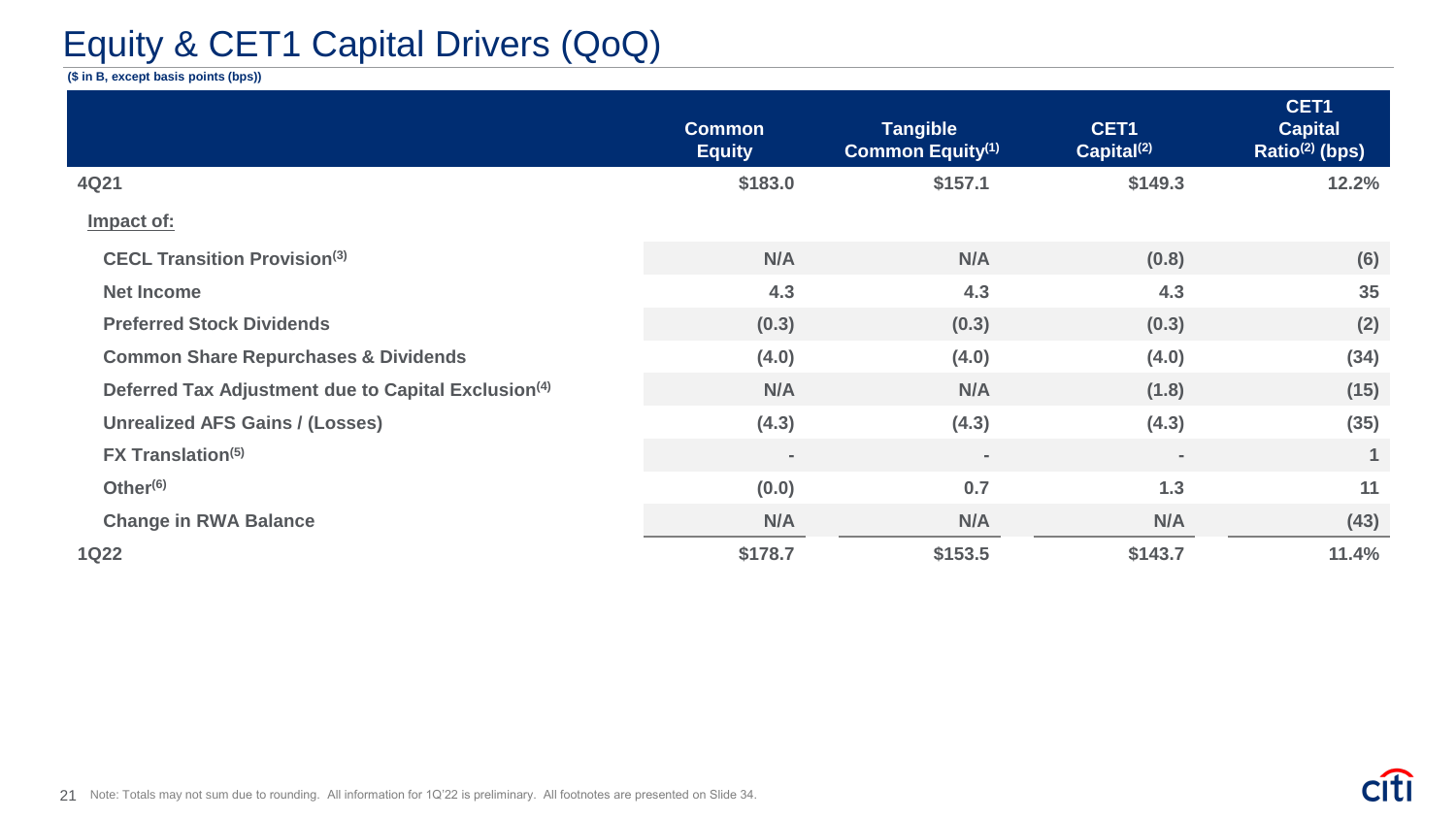# Equity & CET1 Capital Drivers (YoY)

**(\$ in B, except basis points (bps))**

|                                                                 | <b>Common</b><br><b>Equity</b> | <b>Tangible</b><br><b>Common Equity(1)</b> | CET1<br>Capital <sup>(2)</sup> | CET1<br><b>Capital</b><br>Ratio $(2)$ (bps) |
|-----------------------------------------------------------------|--------------------------------|--------------------------------------------|--------------------------------|---------------------------------------------|
| <b>1Q21</b>                                                     | \$182.3                        | \$156.1                                    | \$148.9                        | 11.6%                                       |
| Impact of:                                                      |                                |                                            |                                |                                             |
| <b>CECL Transition Provision(3)</b>                             | N/A                            | N/A                                        | (2.1)                          | (17)                                        |
| <b>Net Income</b>                                               | 18.3                           | 18.3                                       | 18.3                           | 146                                         |
| <b>Preferred Stock Dividends</b>                                | (1.0)                          | (1.0)                                      | (1.0)                          | (8)                                         |
| <b>Common Share Repurchases &amp; Dividends</b>                 | (13.1)                         | (13.1)                                     | (13.1)                         | (105)                                       |
| Deferred Tax Adjustment due to Capital Exclusion <sup>(4)</sup> | N/A                            | N/A                                        | (1.6)                          | (13)                                        |
| <b>Unrealized AFS Gains / (Losses)</b>                          | (6.4)                          | (6.4)                                      | (6.4)                          | (51)                                        |
| <b>FX Translation(5)</b>                                        | (1.3)                          | (1.1)                                      | (1.1)                          | (1)                                         |
| Other <sup>(6)</sup>                                            | (0.1)                          | 0.7                                        | 1.8                            | 14                                          |
| Change in RWA Balance <sup>(7)</sup>                            | N/A                            | N/A                                        | N/A                            | 15                                          |
| <b>1Q22</b>                                                     | \$178.7                        | \$153.5                                    | \$143.7                        | 11.4%                                       |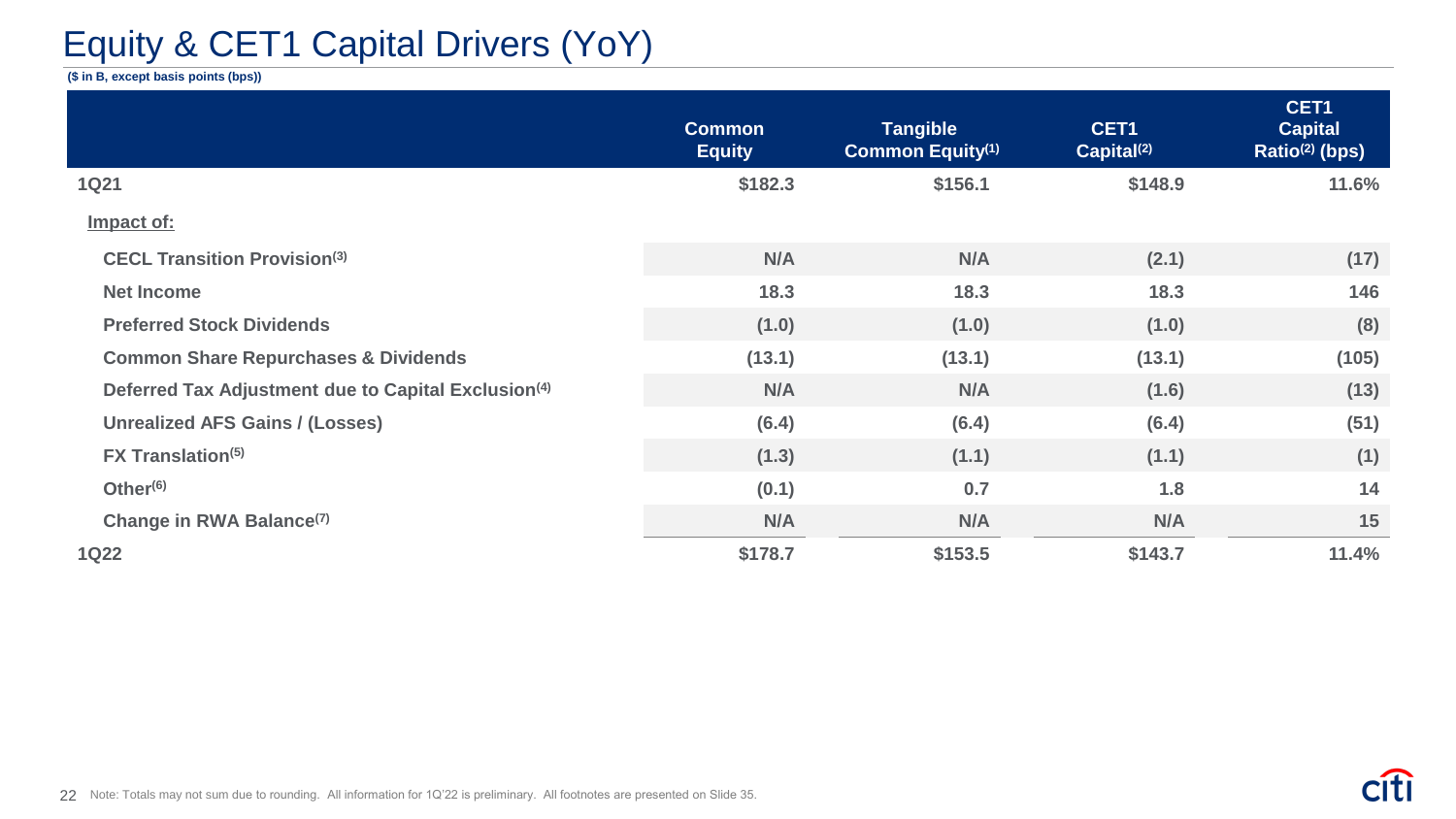# 1Q22 Exit Markets Contribution

**(\$ in MM)**

## **1Q22 Exit Markets Contribution Excluding the Impact of Divestitures(1,2)**

|                             | <b>Signed Exit Markets</b><br>& Korea <sup>(1)</sup> | <b>Not Yet Signed</b><br>Exit Markets <sup>(2)</sup> |
|-----------------------------|------------------------------------------------------|------------------------------------------------------|
| <b>Revenues</b>             | \$664                                                | \$1,310                                              |
| <b>Expenses</b>             | 688                                                  | 1,000                                                |
| <b>Credit Costs</b>         | 31                                                   | 104                                                  |
| <b>EBT</b>                  | (55)                                                 | 206                                                  |
| Allocated Average TCE (\$B) | 6                                                    | 6                                                    |
| Average Loans (\$B)         | 44                                                   | 25                                                   |
| Average Deposits (\$B)      | 41                                                   | 40                                                   |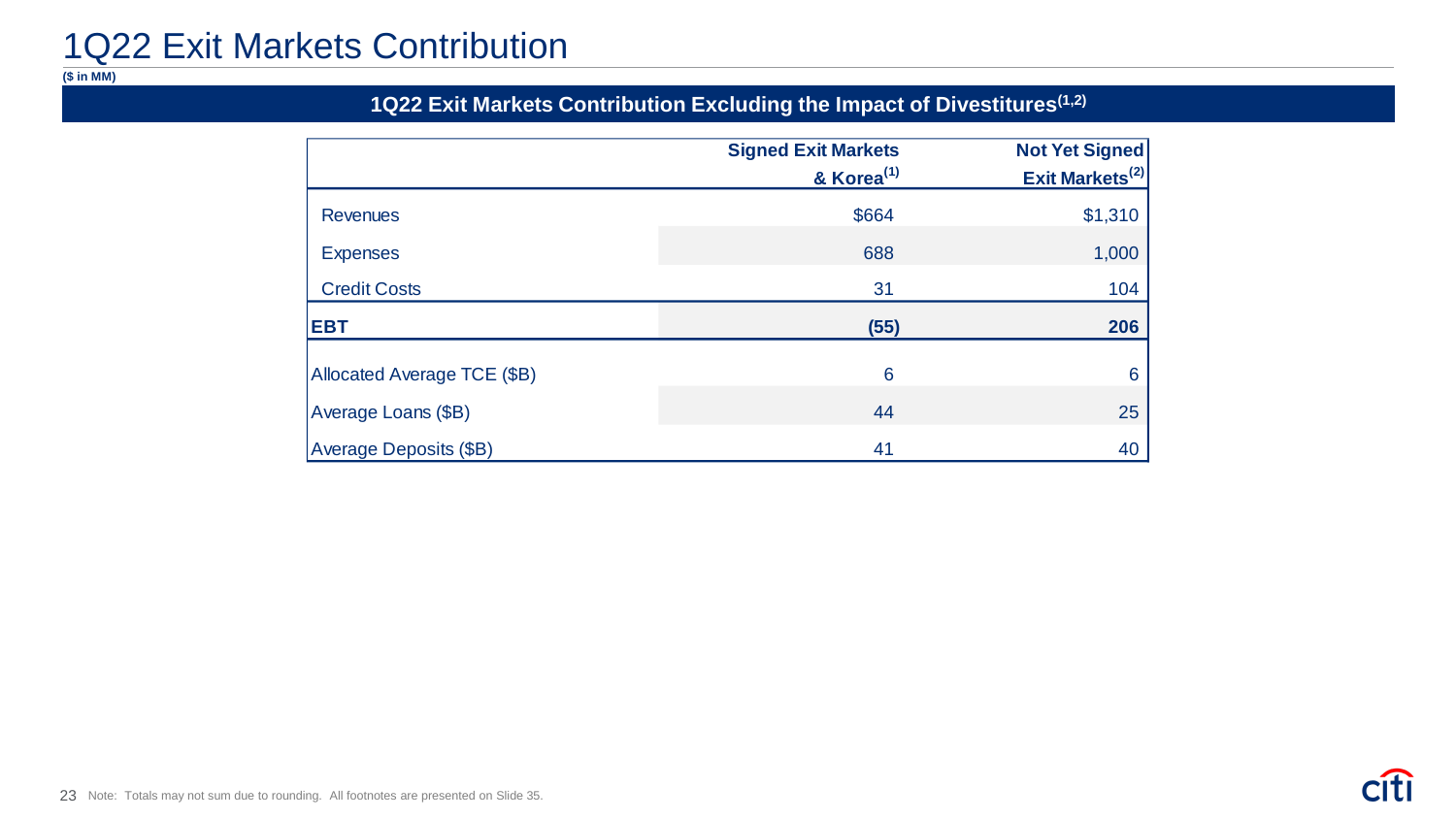# Planned Execution Timelines for Signed Exit Markets

|                   |                 | 2021          | 2022           |                                    | 2023                                                      |                                    |
|-------------------|-----------------|---------------|----------------|------------------------------------|-----------------------------------------------------------|------------------------------------|
| <b>Buyer</b>      | Country         | 2H'21         | 1H'22          | 2H'22                              | 1H'23                                                     | 2H'23                              |
| <b>NAB</b>        | Australia       | <b>Signed</b> | <b>Closing</b> |                                    |                                                           |                                    |
| <b>Union Bank</b> | Philippines     | <b>Signed</b> |                | $\leftarrow$ Closing $\rightarrow$ |                                                           |                                    |
|                   | <b>Thailand</b> |               | Signed         | $\leftarrow$ Closing $\rightarrow$ |                                                           |                                    |
| <b>UOB</b>        | <b>Malaysia</b> |               | Signed         | $\leftarrow$ Closing $\rightarrow$ |                                                           |                                    |
|                   | Indonesia       |               | Signed         | $\leftarrow$ Closing $\rightarrow$ |                                                           |                                    |
|                   | Vietnam         |               | Signed         | $\leftarrow$                       | $\overline{\phantom{a}}$ Closing $\overline{\phantom{a}}$ |                                    |
| <b>DBS</b>        | Taiwan          |               | Signed         |                                    |                                                           | $\leftarrow$ Closing $\rightarrow$ |
| <b>Axis Bank</b>  | India           |               | Signed         |                                    | $\leftarrow$ Closing $\rightarrow$                        |                                    |
| <b>AUB</b>        | <b>Bahrain</b>  |               | Signed         | $\leftarrow$ Closing $\rightarrow$ |                                                           |                                    |



24 Note: Closing timelines represent estimated closing dates based on expected satisfaction of all closing conditions, reflecting latest available information, including with respect to migration approach (e.g., certain ma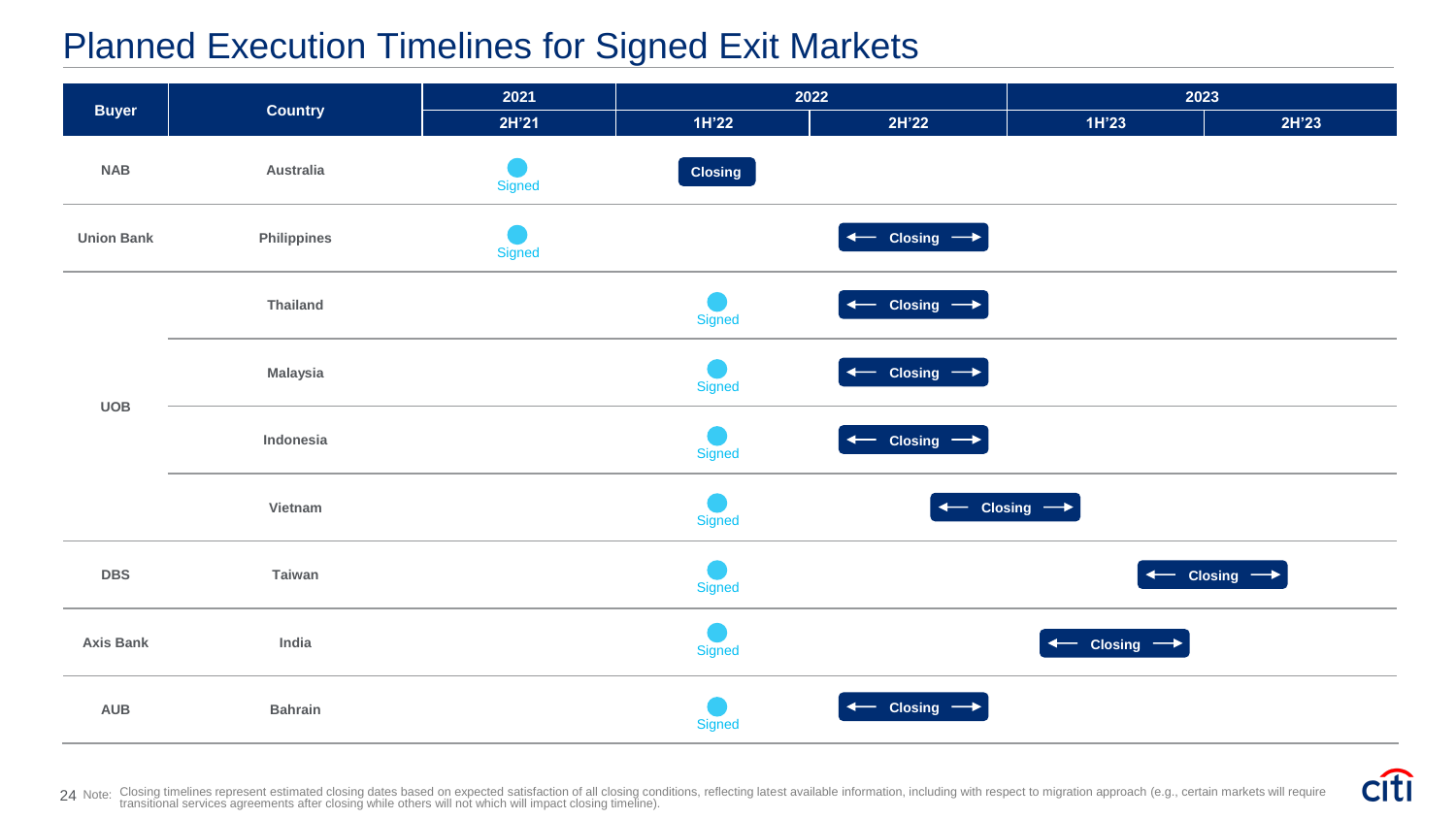# Benchmark Debt & Securitization: Issuance & Maturities

**(\$ in B)**

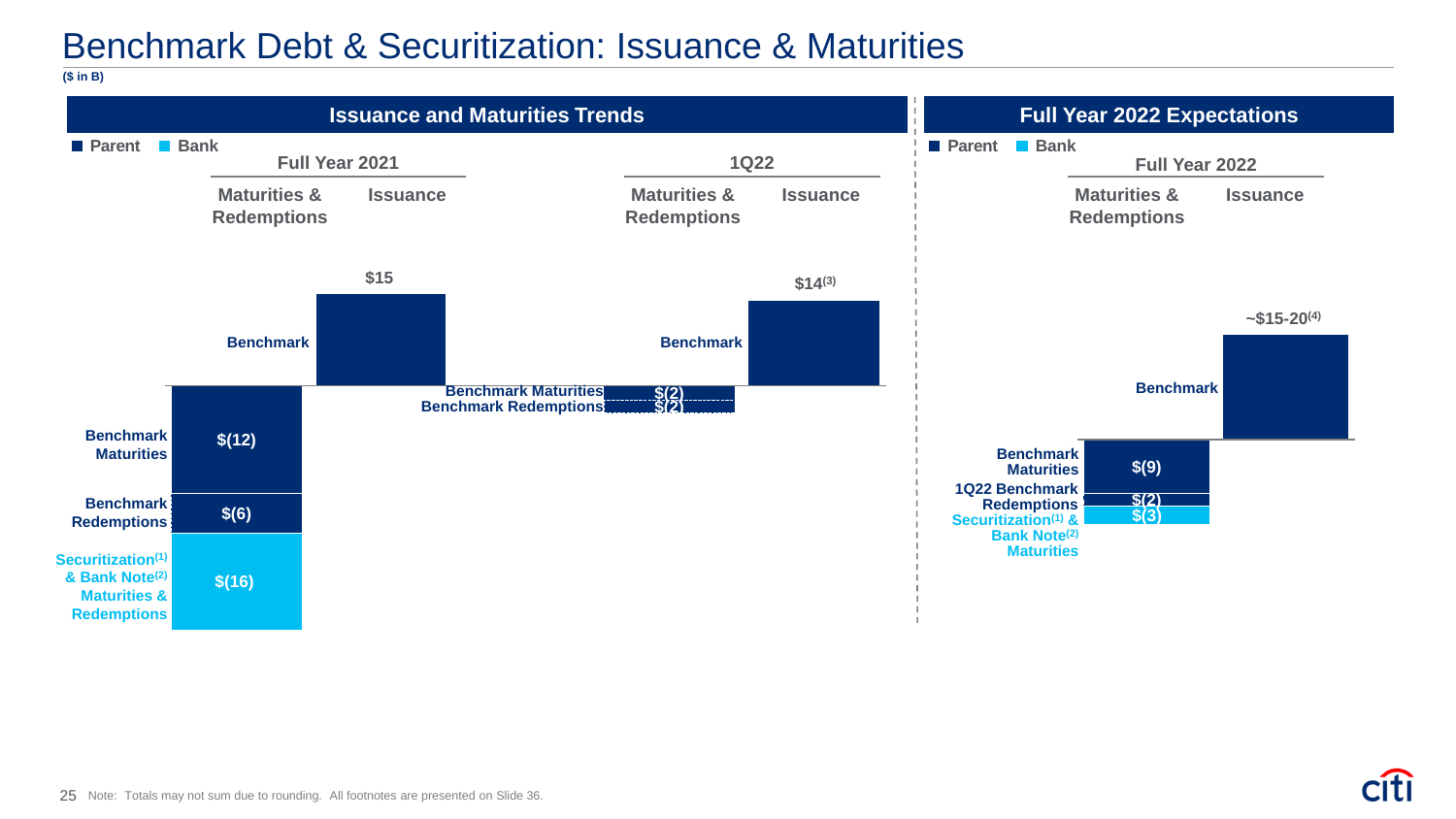# Reconciliation of Adjusted Results

| <b>Citigroup</b>                                                            |             |             |               |  |
|-----------------------------------------------------------------------------|-------------|-------------|---------------|--|
| $$$ in MM)                                                                  | <b>1Q22</b> | <b>1Q21</b> | <b>LTM'22</b> |  |
| <b>Reported Revenues</b>                                                    | \$19,186    | \$19,667    |               |  |
| Less:                                                                       |             |             |               |  |
| Impact of Gain / (Loss) on sale related to Asia Divestitures <sup>(1)</sup> | (118)       |             |               |  |
| Held for sale accounting reclass <sup>(2)</sup>                             | 71          |             |               |  |
| <b>Adjusted Revenues</b>                                                    | \$19,233    | \$19,667    |               |  |
| <b>Reported Expenses</b><br>Less:                                           | \$13,165    | \$11,413    |               |  |
| Impact of costs related to Asia Divestitures <sup>(3)</sup>                 | 559         |             |               |  |
| <b>Adjusted Expenses</b>                                                    | \$12,606    | \$11,413    |               |  |
| <b>Reported Credit Costs</b>                                                | \$755       | \$(2,055)   |               |  |
| Less:                                                                       |             |             |               |  |
| Held for sale accounting reclass <sup>(2)</sup>                             | 71          |             |               |  |
| <b>Adjusted Credit Costs</b>                                                | \$684       | \$(2,055)   |               |  |
| <b>Reported Net Income (Loss)</b><br>Less:                                  | \$4,306     | \$7,942     | \$18,316      |  |
| Impact of Gain / (Loss) on sale related to Asia Divestitures <sup>(1)</sup> | (81)        |             |               |  |
| Impact of costs related to Asia Divestitures <sup>(3)</sup>                 | (507)       |             |               |  |
| <b>Adjusted Net Income (Loss)</b>                                           | \$4,894     | \$7,942     |               |  |
| <b>Less: Preferred Dividends</b>                                            | 279         | 292         | 1,027         |  |
| <b>Adjusted Net Income to Common Shareholders</b>                           | \$4,615     | \$7,650     | \$17,289      |  |
| <b>Average TCE</b>                                                          | \$155,270   | \$154,723   | \$156,268     |  |
| ROICE <sup>(4)</sup>                                                        | 10.5%       | 20.1%       | 11.1%         |  |
| Adjusted RoTCE <sup>(4)</sup>                                               | 12.1%       | N/A         |               |  |

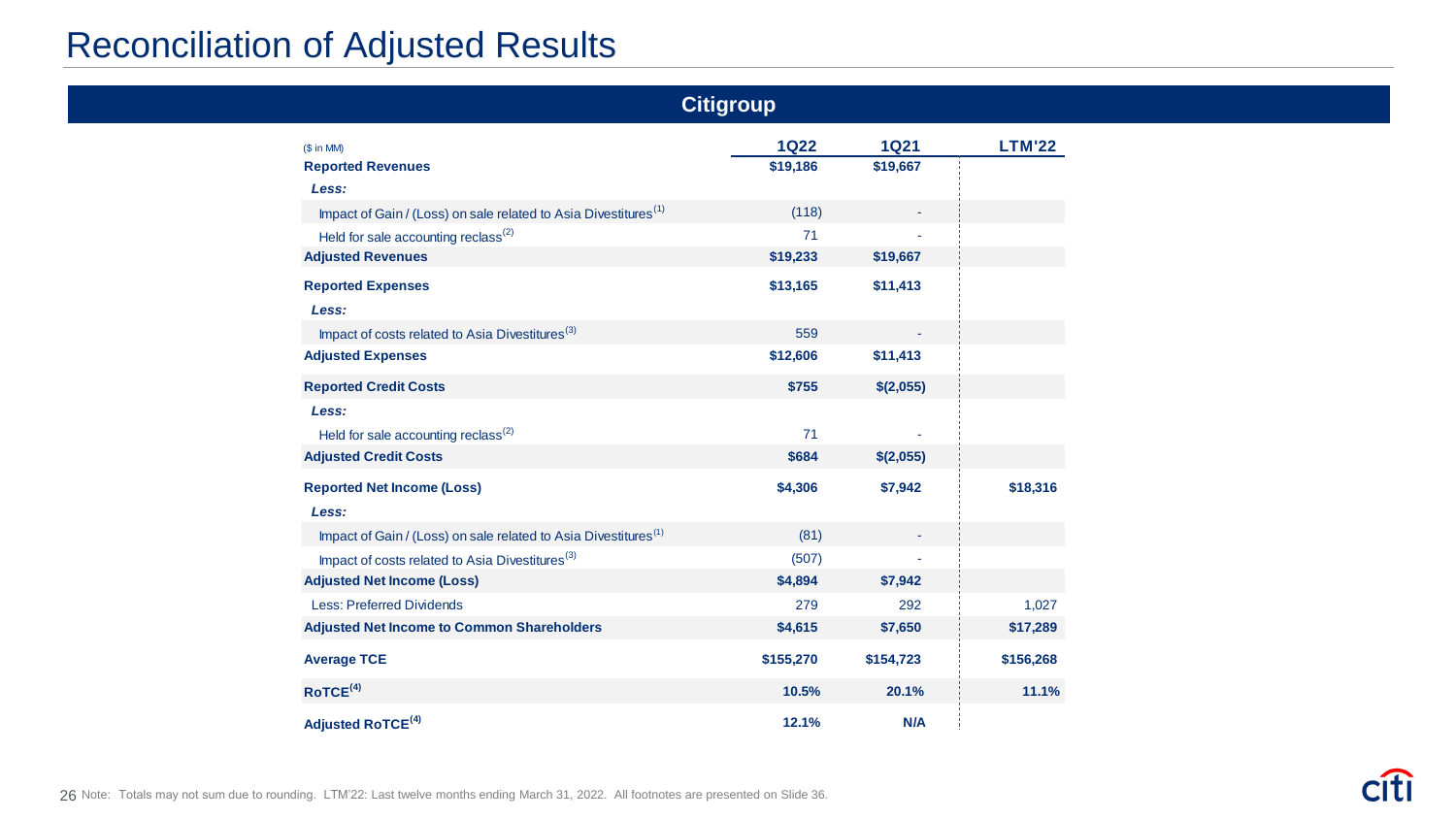# Reconciliation of Adjusted Results

|                            | <b>Institutional Clients Group</b> |               |                                              | <b>Personal Banking and Wealth Management</b> |
|----------------------------|------------------------------------|---------------|----------------------------------------------|-----------------------------------------------|
| $(S \in M M)$              | <b>1Q22</b>                        | <b>LTM'22</b> | $(S \in M)$                                  | <b>1Q22</b>                                   |
| <b>Reported Net Income</b> | \$2,640                            | \$11,472      | <b>Reported Net Income</b>                   | \$1,860                                       |
|                            |                                    |               | ACL release (after-tax)                      | (830)                                         |
| <b>Allocated TCE (\$B)</b> | \$96                               | \$96          | <b>Adjusted Net Income</b>                   | \$1,030                                       |
| ROICE <sup>(1)</sup>       | 11.2%                              | 12.0%         | <b>Allocated TCE (\$B)</b>                   | \$32                                          |
|                            |                                    |               | ROICE <sup>(1)</sup>                         | 23.3%                                         |
|                            |                                    |               | Adjusted $D_{\alpha} \tau \sigma \tau^{(1)}$ | 1200                                          |

| <b>Personal Banking and Wealth Management</b> |             |               |  |  |
|-----------------------------------------------|-------------|---------------|--|--|
| $(S \in M)$                                   | <b>1Q22</b> | <b>LTM'22</b> |  |  |
| <b>Reported Net Income</b>                    | \$1,860     | \$7,174       |  |  |
| ACL release (after-tax)                       | (830)       |               |  |  |
| <b>Adjusted Net Income</b>                    | \$1,030     |               |  |  |
| <b>Allocated TCE (\$B)</b>                    | \$32        | \$32          |  |  |
| ROICE <sup>(1)</sup>                          | 23.3%       | 22.1%         |  |  |
| Adjusted RoTCE <sup>(1)</sup>                 | 12.9%       |               |  |  |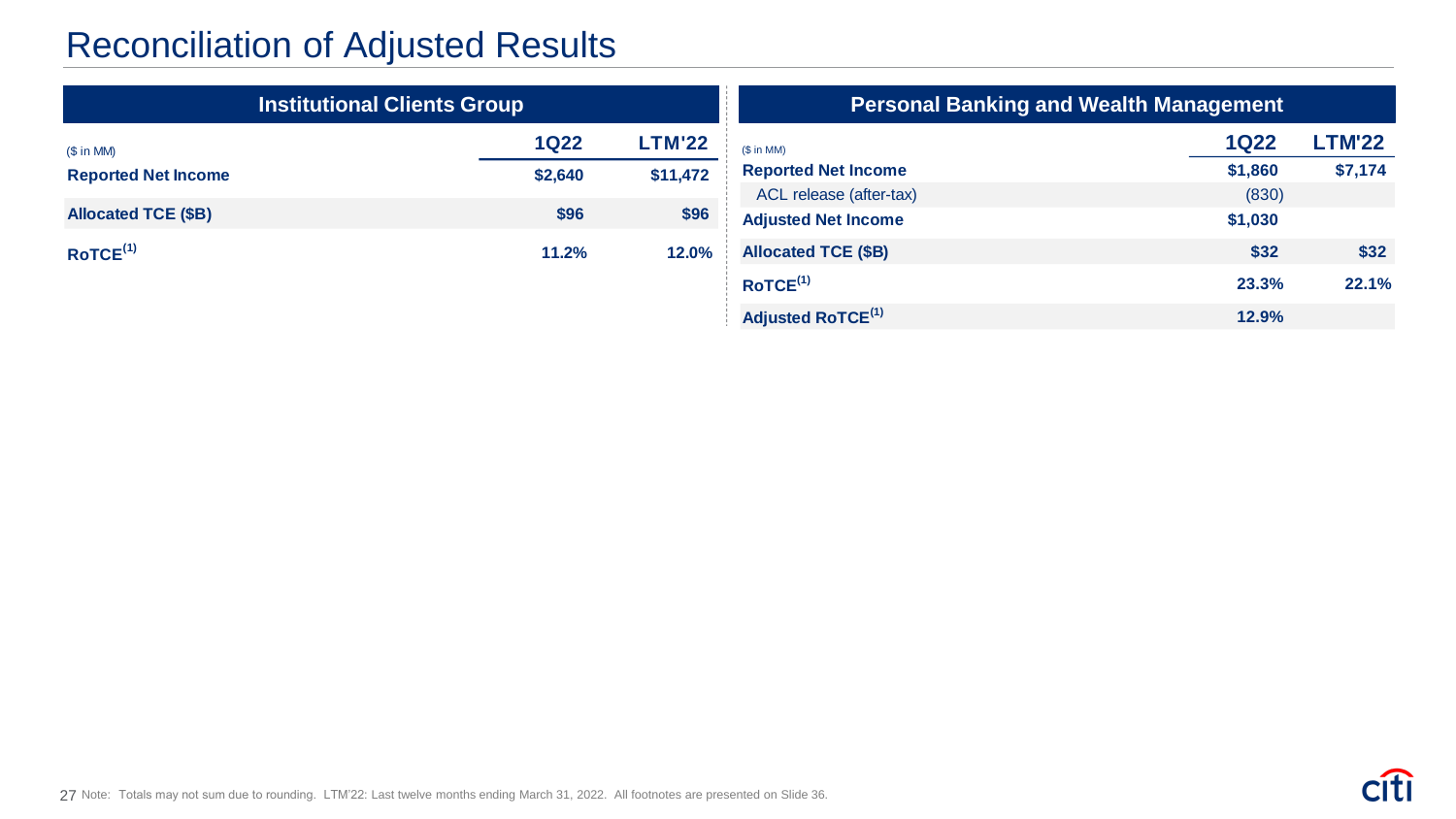# Reconciliation of Adjusted Results

| <b>Legacy Franchises</b>                                                                                                                                   |                                   |                | <b>Exit Markets Contribution</b>                                                                                                                                                                                                                            |                                 |
|------------------------------------------------------------------------------------------------------------------------------------------------------------|-----------------------------------|----------------|-------------------------------------------------------------------------------------------------------------------------------------------------------------------------------------------------------------------------------------------------------------|---------------------------------|
| $(S \in M M)$<br><b>Reported Revenues</b><br>Less:                                                                                                         | <u> 1Q22 </u><br>\$1,931          | <b>LTM'22</b>  | $(S \in M$ MM)<br><b>Signed Exit Markets &amp; Korea Revenues</b><br>Less:                                                                                                                                                                                  | <b>1Q22</b><br>\$617            |
| Impact of Gain / (Loss) on sale related to Asia Divestitures <sup>(1)</sup><br>Held for sale accounting reclass <sup>(2)</sup><br><b>Adjusted Revenues</b> | (118)<br>71<br>\$1,978<br>\$2,293 |                | Impact of Gain / (Loss) on sale related to Asia Divestitures <sup>(1)</sup><br>Held for sale accounting reclass <sup>(2)</sup><br><b>Adjusted Signed Exit Markets &amp; Korea Revenues</b><br>Not Yet Signed Exit Markets & Legacy Holdings Assets Revenues | (118)<br>71<br>\$664<br>\$1,314 |
| <b>Reported Expenses</b><br>Less:<br>Impact of costs related to Asia Divestitures <sup>(3)</sup><br><b>Adjusted Expenses</b>                               | 559<br>\$1,734                    |                | <b>Reported Legacy Franchises Revenues</b><br><b>Signed Exit Markets &amp; Korea Expenses</b><br>Less:                                                                                                                                                      | \$1,931<br>\$1,089              |
| <b>Reported Credit Costs</b><br>Less:<br>Held for sale accounting reclass <sup>(2)</sup>                                                                   | \$160<br>71                       |                | Impact of costs related to Asia Divestitures <sup>(3)</sup><br><b>Adjusted Signed Exit Markets &amp; Korea Expenses</b><br>Not Yet Signed Exit Markets & Legacy Holdings Assets Expenses                                                                    | 401<br>\$688<br>\$1,204         |
| <b>Adjusted Credit Costs</b><br><b>Reported Net Income (Loss)</b>                                                                                          | \$89<br>$$$ (383)                 | \$(705)        | Less:<br>Impact of costs related to Asia Divestitures <sup>(3)</sup><br>Adjusted Not Yet Signed Exit Markets & Legacy Holdings Assets Expenses                                                                                                              | 158<br>\$1,046                  |
| <b>Average TCE</b><br>ROICE <sup>(4)</sup>                                                                                                                 | \$12<br>$(13.1)\%$                | \$12<br>(6.0)% | <b>Reported Legacy Franchises Expenses</b><br><b>Signed Transaction &amp; Korea Credit Costs</b><br><b>Less:</b>                                                                                                                                            | \$2,293<br>\$102                |

Held for sale accounting reclass<sup> $(2)$ </sup> 71 *Adjusted Signed Exit Markets & Korea Credit Costs \$31* **Not Yet Signed Exit Markets & Legacy Holdings Assets Credit Costs \$58 Reported Legacy Franchises Credit Costs \$160**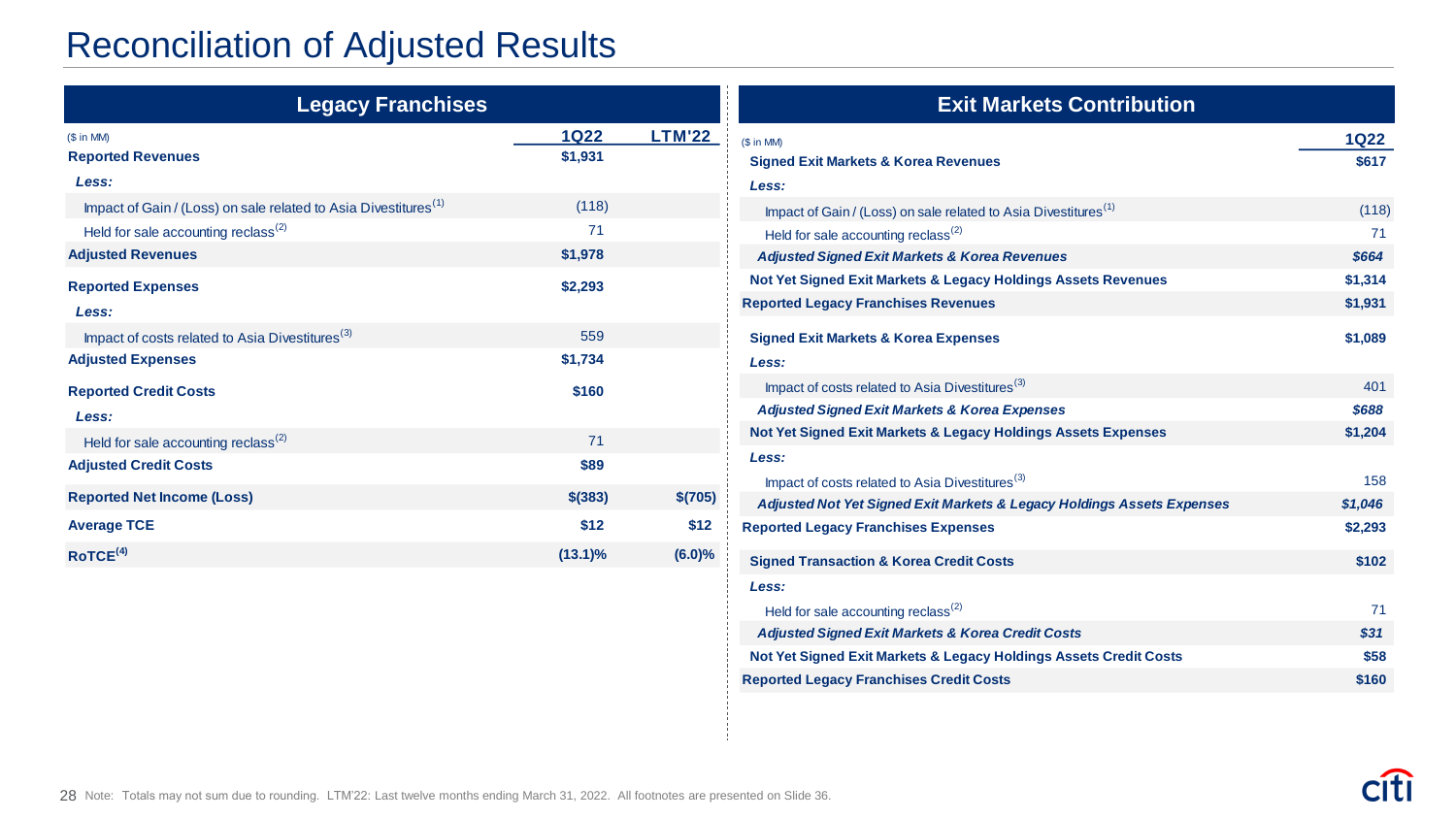# Tangible Common Equity Reconciliation

(\$ in MM, except per share amounts)

| Tangible Common Equity and Tangible Book Value Per Share                                                              |             |           |              |  |  |
|-----------------------------------------------------------------------------------------------------------------------|-------------|-----------|--------------|--|--|
|                                                                                                                       | <b>1Q22</b> | 4Q21      | <b>1Q'21</b> |  |  |
| <b>Common Stockholders' Equity</b>                                                                                    | \$178,714   | \$182,977 | \$182,269    |  |  |
| Less:                                                                                                                 |             |           |              |  |  |
| Goodwill                                                                                                              | 19,865      | 21,299    | 21,905       |  |  |
| Intangible Assets (other than Mortgage Servicing Rights)                                                              | 4,002       | 4,091     | 4,308        |  |  |
| Goodwill and Identifiable Intangible Assets (other than Mortgage<br>Servicing Rights) Related to Assets Held-for-Sale | 1,384       | 510       |              |  |  |
| <b>Tangible Common Equity (TCE)</b>                                                                                   | \$153,463   | \$157,077 | \$156,056    |  |  |
| <b>Common Shares Outstanding (CSO)</b>                                                                                | 1,942       | 1,984     | 2,067        |  |  |
| <b>Tangible Book Value Per Share (TCE/CSO)</b>                                                                        | \$79.03     | \$79.16   | \$75.50      |  |  |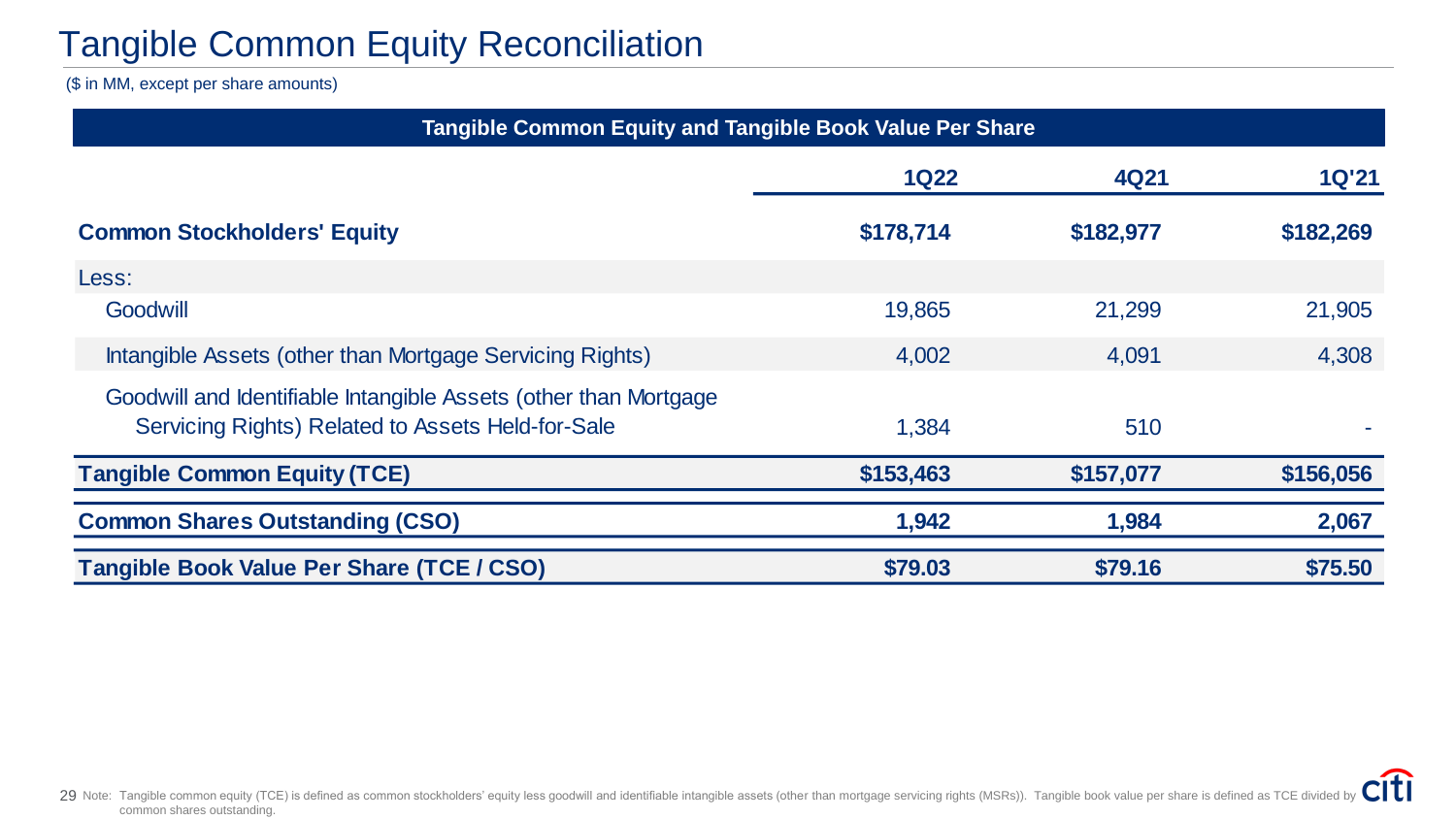## **Footnotes**

#### **Slide 3**

- 1) Return on Tangible Common Equity (RoTCE) is a non-GAAP financial measure. RoTCE represents annualized net income available to common shareholders as a percentage of average TCE. For a reconciliation to reported results, please refer to Slide 26.
- 2) 1Q22 is Preliminary. Citigroup's reportable CET1 Capital ratios were derived under the U.S. Basel III Standardized Approach framework. This reflects the more binding CET1 Capital ratios under both the Standardized Approach and the Advanced Approaches under the Collins Amendment. For the composition of Citigroup's CET1 Capital, please see Appendix C of the 1Q22 earnings press release included as Exhibit 99.1 to Citigroup's Current Report on Form 8-K filed with the SEC on April 14, 2022.
- 3) Citi's Tangible Book Value per Share is a non-GAAP financial measure. For a reconciliation of this measure to reported results, please refer to Slide 29.
- 4) Client assets include assets under management (AUMs), deposits and trust and custody assets.

#### **Slide 4**

- 1) Allowance for Credit Losses (ACL) Build / (Release) and Other provisions includes a net ACL release of approximately \$(138) million, including provision / (release) for unfunded lending commitments, and other provisions of approximately \$21 million relating to policyholder benefits and claims, held-to-maturity (HTM) debt securities and other assets.
- 2) Net Income to Common excludes preferred dividends. For additional information, please refer to Slide 26.
- 3) Return on Tangible Common Equity (RoTCE) is a non-GAAP financial measure. RoTCE represents annualized net income available to common shareholders as a percentage of average TCE. For a reconciliation to reported results, please refer to Slide 26.
- 4) Excludes the impact of costs largely related to a goodwill write-down of approximately \$535 million (approximately \$489 million after-tax) that were incurred in the Asia Consumer reporting unit of Legacy Franchises due to the re-segmentation and sequencing of divestitures and costs related to the Korea Voluntary Early Retirement Program (VERP) of approximately \$24 million (approximately \$18 million after-tax) in 1Q22. Results of operations excluding these Asia divestiture-related costs are non-GAAP financial measures. For a reconciliation to reported results, please refer to Slide 26.
- Excludes the impact of a pre-tax loss of approximately \$(118) million (approximately \$(81) million after-tax) in 1Q22 related to the sale of the Australia consumer business, which consisted of an ACL release of \$(104) million and a net revenue impact of \$(14) million due to contractual adjustments of the divestiture recorded in Other Revenue. Results also exclude costs largely related to a goodwill write-down of approximately \$535 million (approximately \$489 million after-tax) that were incurred in the Asia Consumer reporting unit of Legacy Franchises due to the re-segmentation and sequencing of divestitures and costs related to the Korea Voluntary Early Retirement Program (VERP) of approximately \$24 million (approximately \$18 million after-tax) in 1Q22. Results of operations excluding these Asia divestiture-related impacts are non-GAAP financial measures. For a reconciliation to reported results, please refer to Slide 26.

#### **Slide 5**

1) Excludes the impact of costs largely related to a goodwill write-down of approximately \$535 million (approximately \$489 million after-tax) that were incurred in the Asia Consumer reporting unit of Legacy Franchises due to the re-segmentation and sequencing of divestitures and costs related to the Korea Voluntary Early Retirement Program (VERP) of approximately \$24 million (approximately \$18 million after-tax) in 1Q22. Results of operations excluding these Asia divestiture-related costs are non-GAAP financial measures. For a reconciliation to reported results, please refer to Slide 26.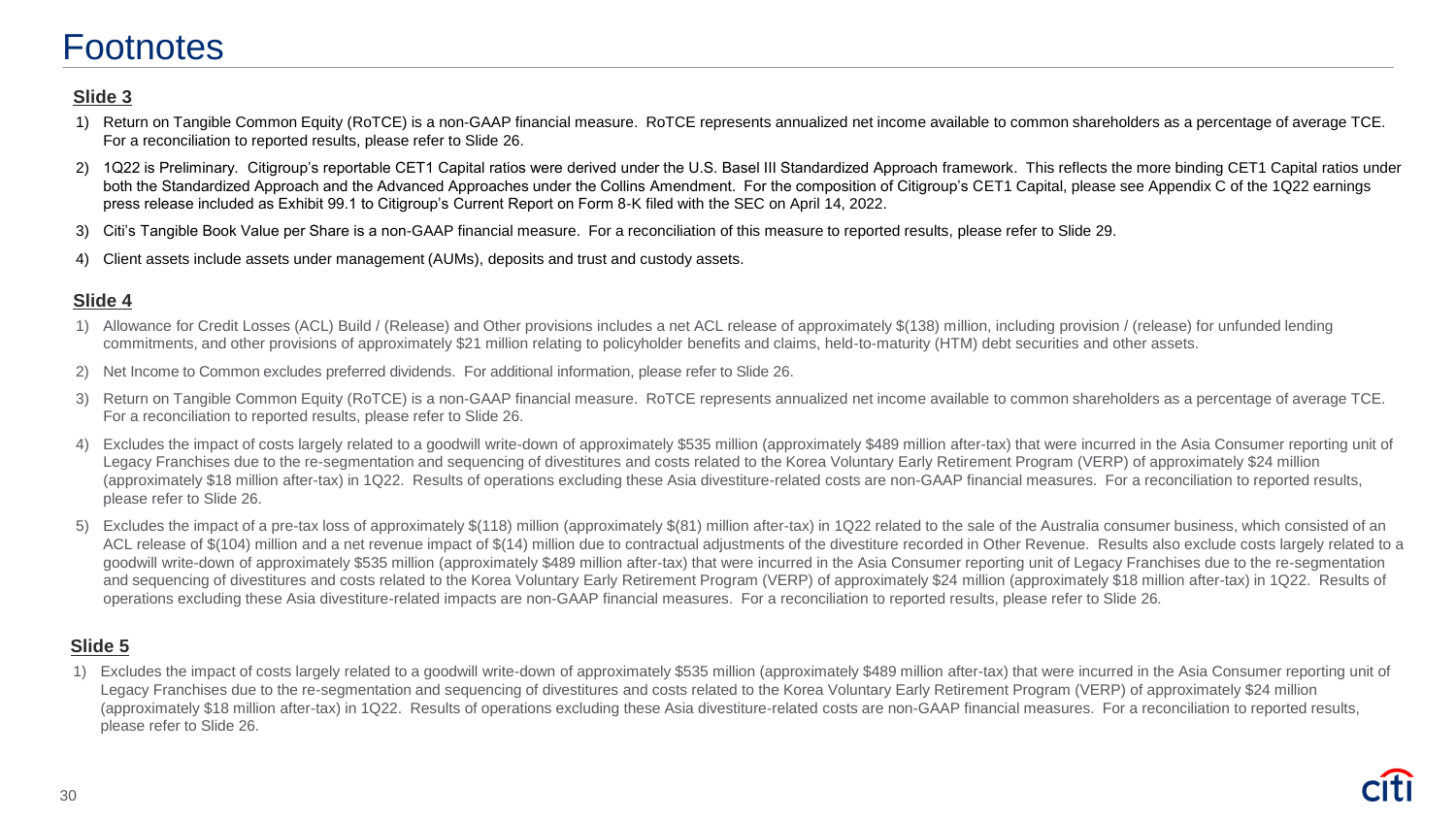#### **Slide 7**

- 1) Markets is defined as Fixed Income Markets and Equity Markets.
- 2) Gross Loan Yield: Gross interest revenue earned on loans divided by average loans.
- 3) Cost of Interest-Bearing Deposits: Interest expense associated with Citi's deposits divided by average interest bearing deposits.

#### **Slide 8**

- 1) 1Q22 is preliminary. Citigroup's reportable CET1 Capital ratios were derived under the Basel III Standardized Approach framework as of March 31, 2022 and December 31, 2021, and the Basel III Advanced Approaches framework as of March 31, 2021. This reflects the more binding CET1 Capital ratios under both the Standardized Approach and the Advanced Approaches under the Collins Amendment. For the composition of Citigroup's CET1 Capital, please see Appendix C of the 1Q22 earnings press release included as Exhibit 99.1 to Citigroup's Current Report on Form 8-K filed with the SEC on April 14, 2022. Certain prior period amounts and ratios have been revised to conform with enhancements made in the current period.
- 2) 1Q22 is preliminary. For the composition of Citigroup's Supplementary Leverage Ratio, please see Appendix D of the 1Q22 earnings press release included as Exhibit 99.1 to Citigroup's Current Report on Form 8-K filed with the SEC on April 14, 2022. Commencing with the second quarter of 2020 and continuing through the first quarter of 2021, Citigroup's Total Leverage Exposure temporarily excluded U.S. Treasuries and deposits at Federal Reserve banks. For additional information, please refer to the "Capital Resources" section of Citi's 2021 Annual Report on Form 10-K. Certain prior period amounts and ratios have been revised to conform with enhancements made in the current period.
- 3) Available Liquidity Resources is defined as end-of-period HQLA; additional unencumbered securities, including excess liquidity held at bank entities that is non-transferable to other entities within Citigroup; and available assets not already accounted for within Citi's HQLA to support Federal Home Loan Bank and Federal Reserve Bank discount window borrowing capacity.
- 4) Citi's Tangible Book Value per Share is a non-GAAP financial measure. For a reconciliation of this measure to reported results, please refer to Slide 29.
- 5) Trading-related assets include securities borrowed or purchased under agreements to resell net of allowance and trading account assets and brokerage receivables net of allowance. All other assets include, goodwill, intangible assets, deferred tax assets, allowance for credit losses on loans and all other assets net of allowance.
- 6) Trading-related liabilities include securities loaned or sold under agreements to repurchase and trading account liabilities and brokerage payables. All other liabilities include short-term borrowings and other liabilities.

- 1) For the composition of Citigroup's CET1 Capital, please see Appendix C of the 1Q22 earnings press release included as Exhibit 99.1 to Citigroup's Current Report on Form 8-K filed with the SEC on April 14, 2022.
- 2) Citi's CET1 Capital ratios reflect certain deferrals based on the modified regulatory capital transition provision related to the Current Expected Credit Losses (CECL) standard. For additional information, please refer to the "Capital Resources" section of Citigroup's 2021 Form 10-K.
- 3) Represents deferred tax excludable from Basel III CET1 Capital, which includes net DTAs arising from net operating loss, foreign tax credit and general business credit tax carry-forwards, DTLs associated with goodwill and other intangible assets that are deducted from capital, and DTAs from timing differences (future deductions) that are deducted from CET1 exceeding the 10% limitation.
- 4) Citigroup's CET1 Capital ratio (bps) also reflects changes in risk-weighted assets due to foreign currency movements.
- 5) Includes changes in goodwill and intangible assets, net of tax and changes in other OCI (including changes in cash flow hedges, net of tax, DVA on Citi's fair value option liabilities, net of tax and defined benefit plans liability).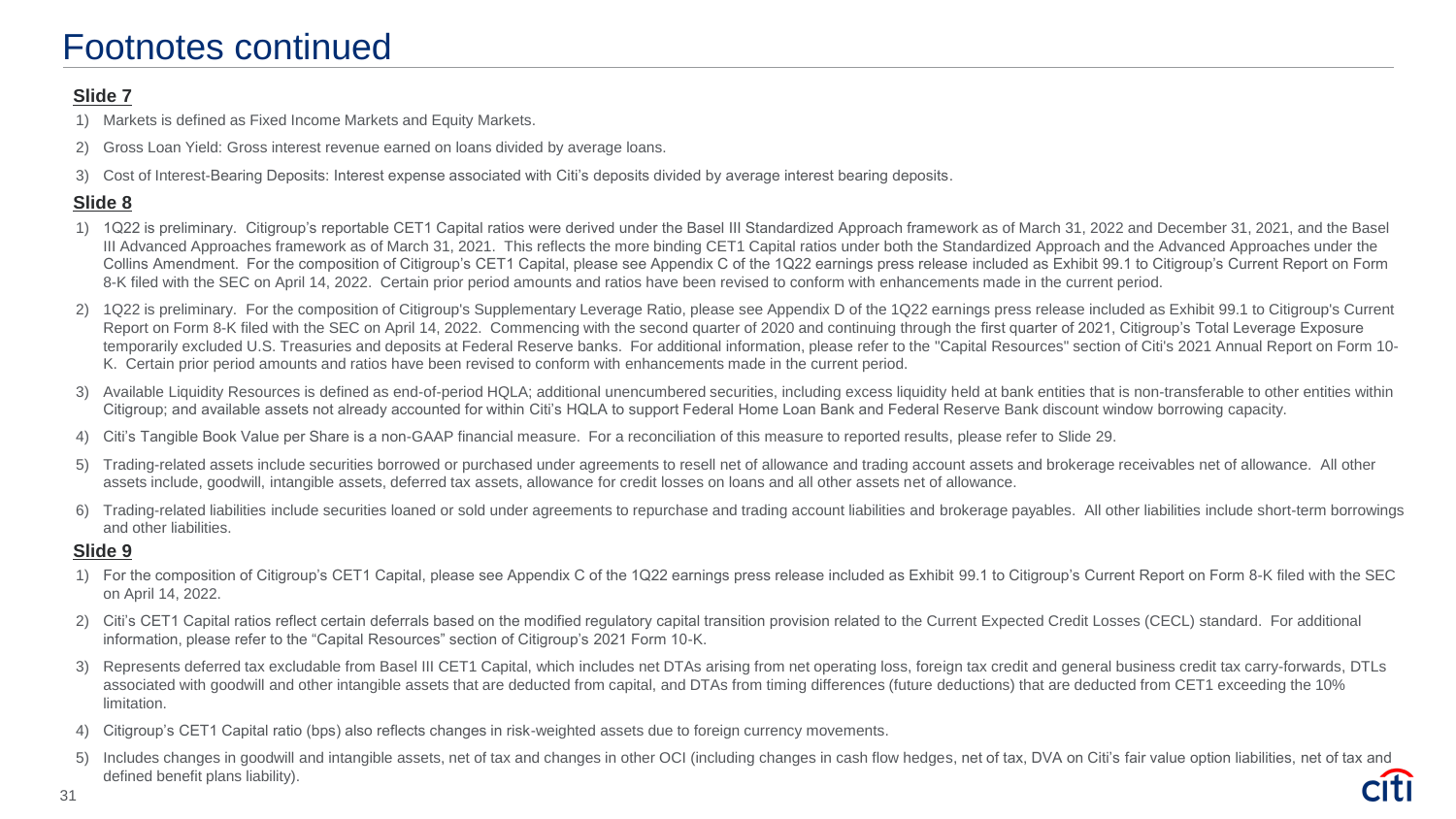#### **Slide 10**

- 1) Allowance for Credit Losses (ACL) Build / (Release) and Other provisions includes a net ACL build of \$948 million, including provision / (release) for unfunded lending commitments, and other provisions of approximately \$(7) million relating to held-to-maturity (HTM) debt securities and other assets.
- 2) Tangible common equity (TCE) is allocated based on estimated full year 2022 capital allocations. TCE is a non-GAAP financial measure. For additional information on this measure, please refer to Slide 27.
- 3) Return on Tangible Common Equity (RoTCE) is a non-GAAP financial measure. RoTCE represents annualized net income available to common shareholders as a percentage of average TCE. For the components of the calculation, please refer to Slide 27.
- 4) Banking includes the impact of gains / (losses) on loan hedges within Corporate Lending of \$169 million in 1Q22, \$21 million in 4Q21 and \$(78) million in 1Q21. Gains / (losses) on loan hedges includes the mark-to-market on credit derivatives and the mark-to-market on loans in the portfolio that are at fair value. The fixed premium costs of these hedges are netted against product revenues to reflect the cost of credit protection.
- 5) 4Q21 Commercial client count adjusted by approximately 3.5K Commercial clients reflecting Citi's announced exit from Mexico's middle-market banking business

- 1) Corporate Lending revenues exclude the impact of gains / (losses) on loan hedges and are non-GAAP financial measures. Gains / (losses) on loan hedges includes the mark-to-market on credit derivatives and the mark-to-market on loans in the portfolio that are at fair value. Corporate Lending excludes the impact of gains / (losses) on loan hedges of \$169 million in 1Q22, \$21 million in 4Q21 and \$(78) million in 1Q21. The fixed premium costs of these hedges are netted against Corporate Lending revenues to reflect the cost of credit protection. Citigroup's results of operations, excluding the impact of gains / (losses) on loan hedges are non-GAAP financial measures.
- 2) Cross Border Transaction Value is defined as the total value of cross border FX Payments processed through Citi's proprietary Worldlink and Cross Border Funds Transfer platforms. Includes payments from Consumer, Corporate, Financial Institution and Public Sector clients.
- 3) US Dollar Clearing Volume is defined as the number of USD Clearing Payment instructions processed by Citi on behalf of US and foreign-domiciled entities (primarily Financial Institutions). Amounts in the table are stated in millions of payment instructions processed.
- 4) Commercial Card Spend Volume is defined as total global spend volumes using Citi issued commercial cards net of refunds and returns.
- 5) Securities services and issuer services managed \$23.0 trillion in assets under custody and/or administration (AUC/AUA) at March 31, 2022, of which Citi provided both custody and administrative services to certain clients related to \$1.9 trillion of such assets.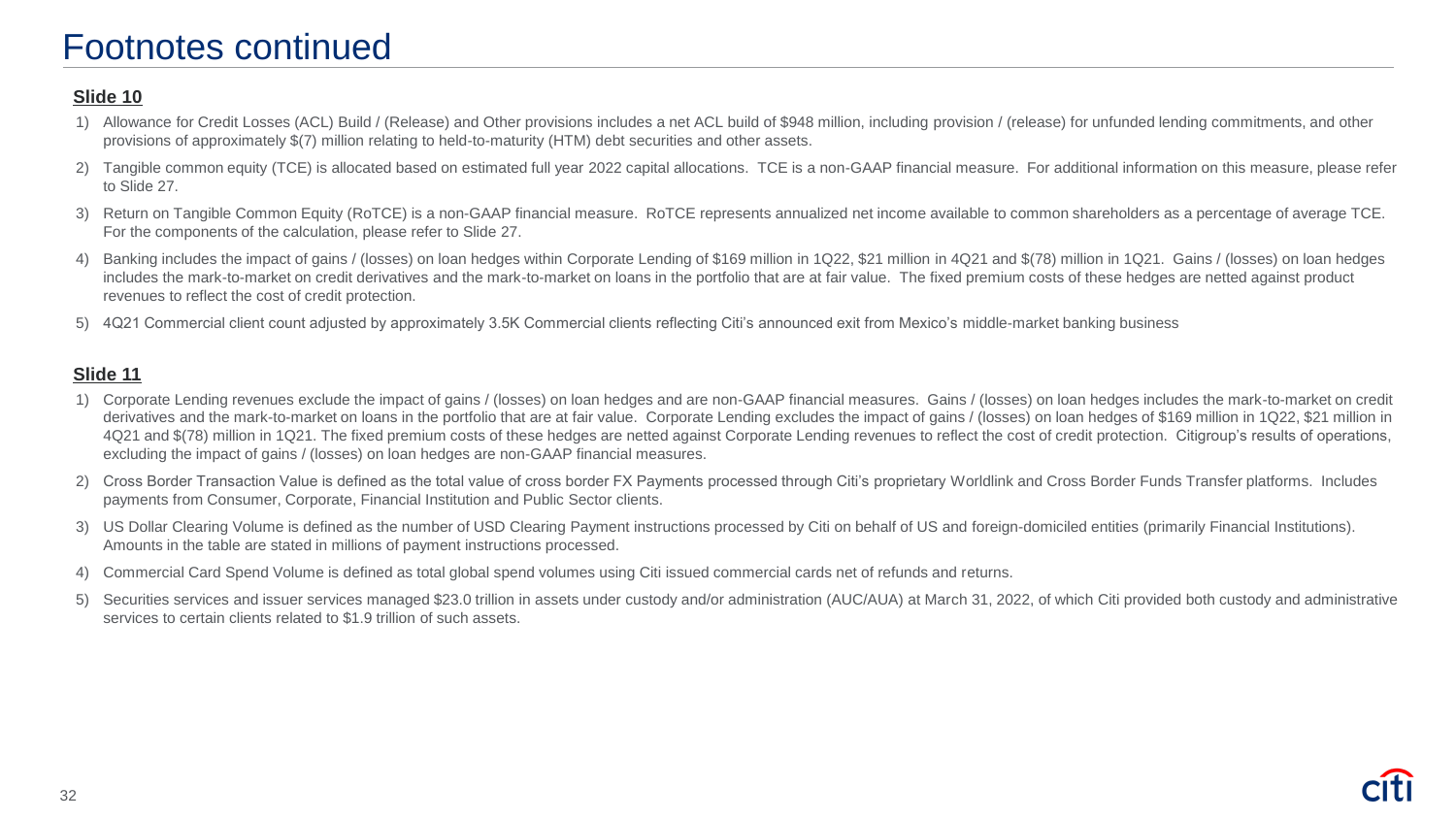#### **Slide 12**

- 1) Allowance for Credit Losses (ACL) Build / (Release) and Other provisions includes a net ACL release of \$(1.1) billion, including provision / (release) for unfunded lending commitments, and other provisions of approximately \$(3) million which relate to policyholder benefits and claims and other assets.
- 2) Tangible common equity (TCE) is allocated based on estimated full year 2022 capital allocations. TCE is a non-GAAP financial measure. For additional information on this measure, please refer to Slide 27.
- 3) Return on Tangible Common Equity (RoTCE) is a non-GAAP financial measure. RoTCE represents annualized net income available to common shareholders as a percentage of average TCE. For a reconciliation to reported results, please refer to Slide 27.
- 4) US Installment Lending (End of Period) is the total of US Personal Loan and Flex (Loan / Pay / Point-of-Sale) products.
- 5) Active Digital Users represents customers of all online and/or mobile services within the last 90 days through February 2022. Excludes Citi mortgage and Retail Services reported in US Personal Banking as well as Private Bank reported in Global Wealth Management.
- 6) Active Mobile Users represents customers of all mobile services (mobile apps or via mobile browser) within the last 90 days through February 2022. Excludes Citi mortgage and Retail Services reported in US Personal Banking as well as Private Bank reported in Global Wealth Management.

#### **Slide 13**

- 1) EOP Digital Deposits includes US Citigold deposits reported under Global Wealth Management.
- 2) Client advisors includes bankers, financial client advisors, relationship managers and investment counselors.
- 3) Client assets include assets under management (AUMs), deposits and trust and custody assets.

- 1) Allowance for Credit Losses (ACL) Build / (Release) and Other provisions includes a net ACL release of \$(22) million, including provision / (release) for unfunded lending commitments, and other provisions of approximately \$31 million which relate to policyholder benefits and claims and other assets.
- 2) Tangible common equity (TCE) is allocated based on estimated full year 2022 capital allocations. TCE is a non-GAAP financial measure. For additional information on this measure, please refer to Slide 28.
- Excludes the impact of costs largely related to a goodwill write-down of approximately \$535 million (approximately \$489 million after-tax) that were incurred in the Asia Consumer reporting unit of Legacy Franchises due to the re-segmentation and sequencing of divestitures and costs related to the Korea Voluntary Early Retirement Program (VERP) of approximately \$24 million (approximately \$18 million after-tax) in 1Q22. Results of operations excluding these Asia divestiture-related costs are non-GAAP financial measures. For a reconciliation to reported results, please refer to Slide 28.
- 4) Mexico includes the results of operations of consumer, small business and middle market banking for all periods presented.
- 5) Asia Consumer includes the results of operations of consumer activities in certain EMEA countries for all periods presented.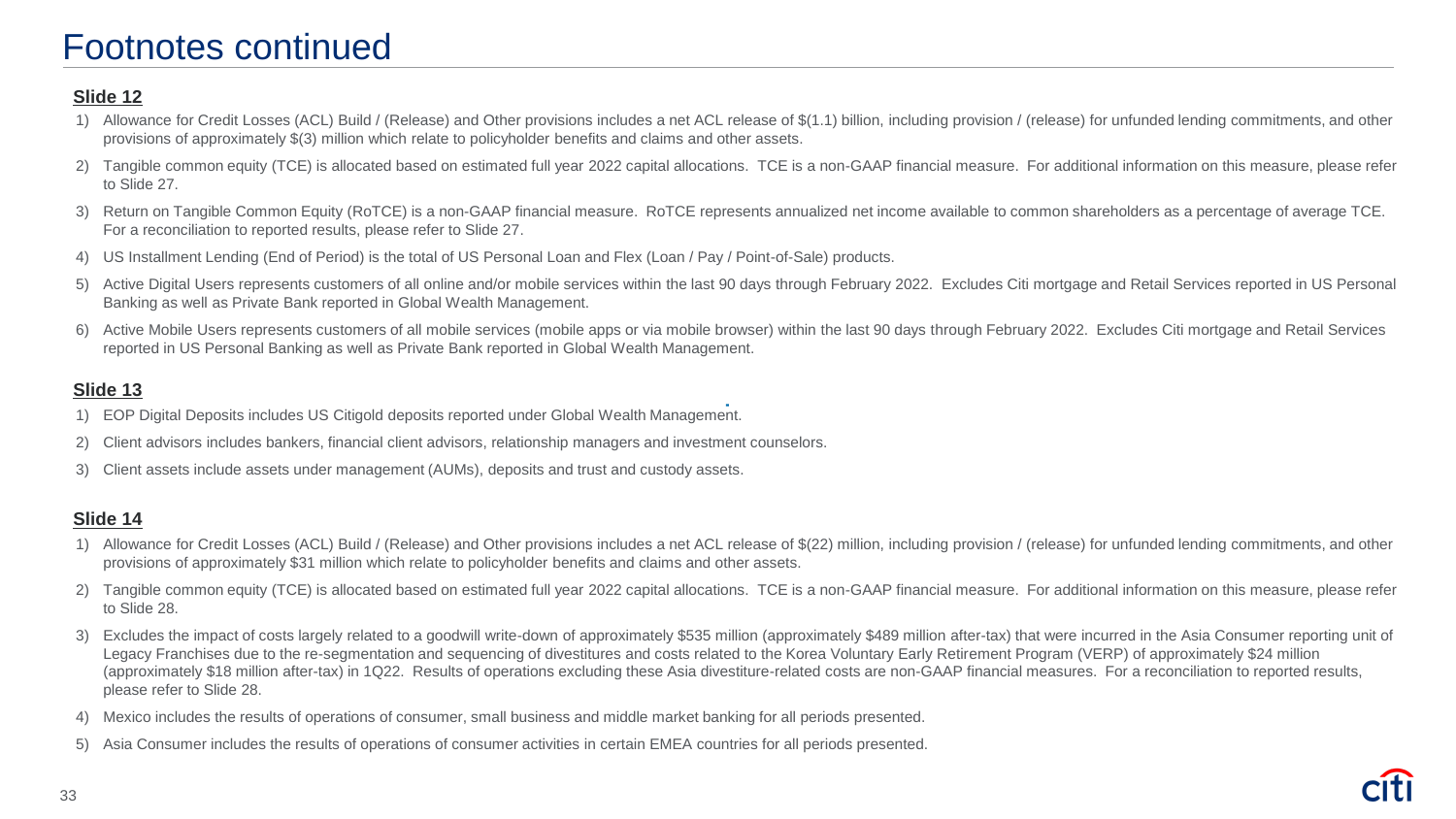#### **Slide 15**

1) Tangible common equity (TCE) is a non-GAAP financial measure. For additional information on this measure, please refer to Slide 29.

#### **Slide 18**

- 1) 1Q22 represents 1Q22 net income less 1Q22 preferred dividends of \$279 million. LTM'22 represents LTM'22 net income less LTM'22 preferred dividends of \$1,027 million.
- 2) Tangible common equity (TCE) allocated to ICG, PBWM and Legacy Franchises is based on estimated full year 2022 capital allocations. TCE is a non-GAAP financial measure. For additional information on this measure, please refer to Slides 26, 27, 28 and 29.
- 3) RoTCE is a non-GAAP financial measure. For the components of the calculation, please refer to Slides 26, 27, 28 and 29.

#### **Slide 20**

1) Includes approximately \$30 billion of end-of-period loans reclassified to held-for-sale as a result of Citi's agreement to sell its consumer banking business in in Australia, the Philippines, Thailand, Malaysia, Indonesia, Vietnam, Taiwan, India and Bahrain.

- 1) For additional information, please refer to Slide 29.
- 2) For the composition of Citigroup's CET1 Capital, please see Appendix C of the 1Q22 earnings press release included as Exhibit 99.1 to Citigroup's Current Report on Form 8-K filed with the SEC on April 14, 2022.
- 3) Citi's CET1 Capital ratios reflect certain deferrals based on the modified regulatory capital transition provision related to the Current Expected Credit Losses (CECL) standard. For additional information, please refer to the "Capital Resources" section of Citigroup's 2021 Form 10-K.
- 4) Represents deferred tax excludable from Basel III CET1 Capital, which includes net DTAs arising from net operating loss, foreign tax credit and general business credit tax carry-forwards, DTLs associated with goodwill and other intangible assets that are deducted from capital, and DTAs from timing differences (future deductions) that are deducted from CET1 exceeding the 10% limitation.
- 5) Citigroup's CET1 Capital ratio (bps) also reflects changes in risk-weighted assets due to foreign currency movements.
- 6) Includes changes in goodwill and intangible assets, net of tax and changes in other OCI (including changes in cash flow hedges, net of tax, DVA on Citi's fair value option liabilities, net of tax and defined benefit plans liability).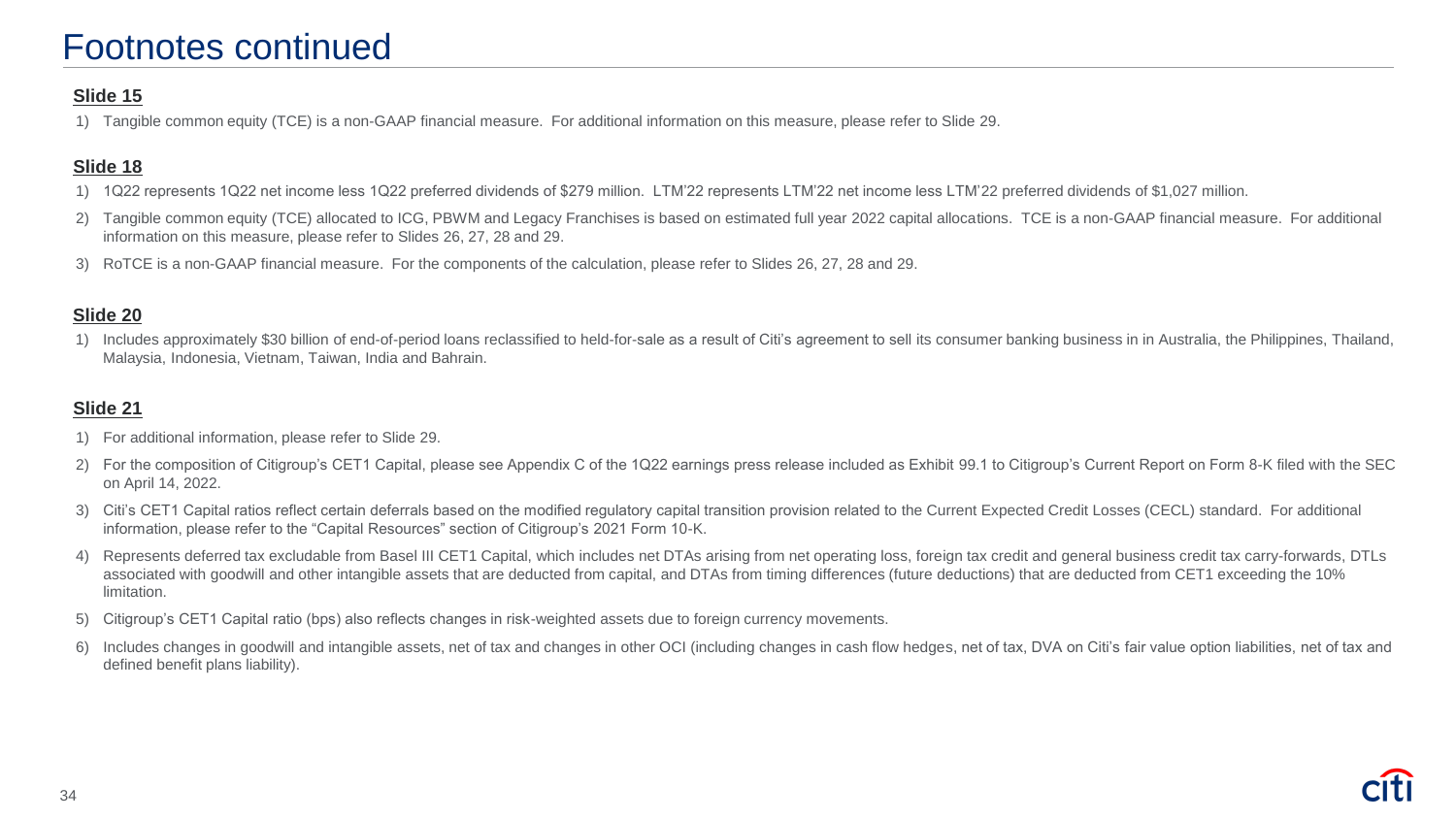#### **Slide 22**

- 1) For additional information, please refer to Slide 29.
- 2) For the composition of Citigroup's CET1 Capital, please see Appendix C of the 1Q22 earnings press release included as Exhibit 99.1 to Citigroup's Current Report on Form 8-K filed with the SEC on April 14, 2022.
- 3) Citi's CET1 Capital ratios reflect certain deferrals based on the modified regulatory capital transition provision related to the Current Expected Credit Losses (CECL) standard. For additional information, please refer to the "Capital Resources" section of Citigroup's 2021 Form 10-K.
- 4) Represents deferred tax excludable from Basel III CET1 Capital, which includes net DTAs arising from net operating loss, foreign tax credit and general business credit tax carry-forwards, DTLs associated with goodwill and other intangible assets that are deducted from capital, and DTAs from timing differences (future deductions) that are deducted from CET1 exceeding the 10% limitation.
- 5) Citigroup's CET1 Capital ratio (bps) also reflects changes in risk-weighted assets due to foreign currency movements.
- Includes changes in goodwill and intangible assets, net of tax and changes in other OCI (including changes in cash flow hedges, net of tax, DVA on Citi's fair value option liabilities, net of tax and defined benefit plans liability).
- 7) Reflects the change in Citi's reportable CET1 Capital ratio from the Basel III Advanced Approaches for 1Q21 to the Standardized Approach for 1Q22. For additional information, see footnote 1 on Slide 8.

#### **Slide 23**

1) Citi is pursuing exits of its consumer franchises in 13 markets across Asia and EMEA and will focus its consumer banking franchise in the two regions on four wealth centers: Singapore, Hong Kong, the UAE and London. As previously disclosed, Citi entered into agreements to sell its consumer banking businesses in Australia, the Philippines, Thailand, Malaysia, Indonesia, Vietnam, Taiwan, India and Bahrain. Citi also announced a decision to wind-down and close its Korea consumer banking business. Includes approximately \$27 billion of average loans and approximately \$26 billion of average deposits reclassified to held-for-sale as a result of Citi's agreements to sell its consumer banking businesses in in Australia, the Philippines, Thailand, Malaysia, Indonesia, Vietnam, Taiwan, India and Bahrain.

Excludes the impact of a pre-tax loss of approximately \$(118) million (approximately \$(81) million after-tax) in 1Q22 related to the sale of the Australia consumer business, which consisted of an ACL release of \$(104) million and a net revenue impact of \$(14) million due to contractual adjustments of the divestiture recorded in Other Revenue. Revenues and Credit Costs also exclude a cost of credit reclass of approximately \$71 million, as once a divestiture is classified as held for sale, credit costs, including ACL build/releases and NCL's, are reclassified to Other Revenue. Results also exclude costs largely related to a goodwill write-down of approximately \$535 million (approximately \$489 million after-tax) that were incurred in the Asia Consumer reporting unit of Legacy Franchises due to the re-segmentation and sequencing of divestitures and costs related to the Korea Voluntary Early Retirement Program (VERP) of approximately \$24 million (approximately \$18 million after-tax) in 1Q22. Results of operations excluding these Asia divestiture-related impacts are non-GAAP financial measures. For a reconciliation to reported results, please refer to Slide 28.

2) Not Yet Signed Exit Markets include Mexico consumer, small business and middle market banking and the consumer banking businesses in China, Poland and Russia.